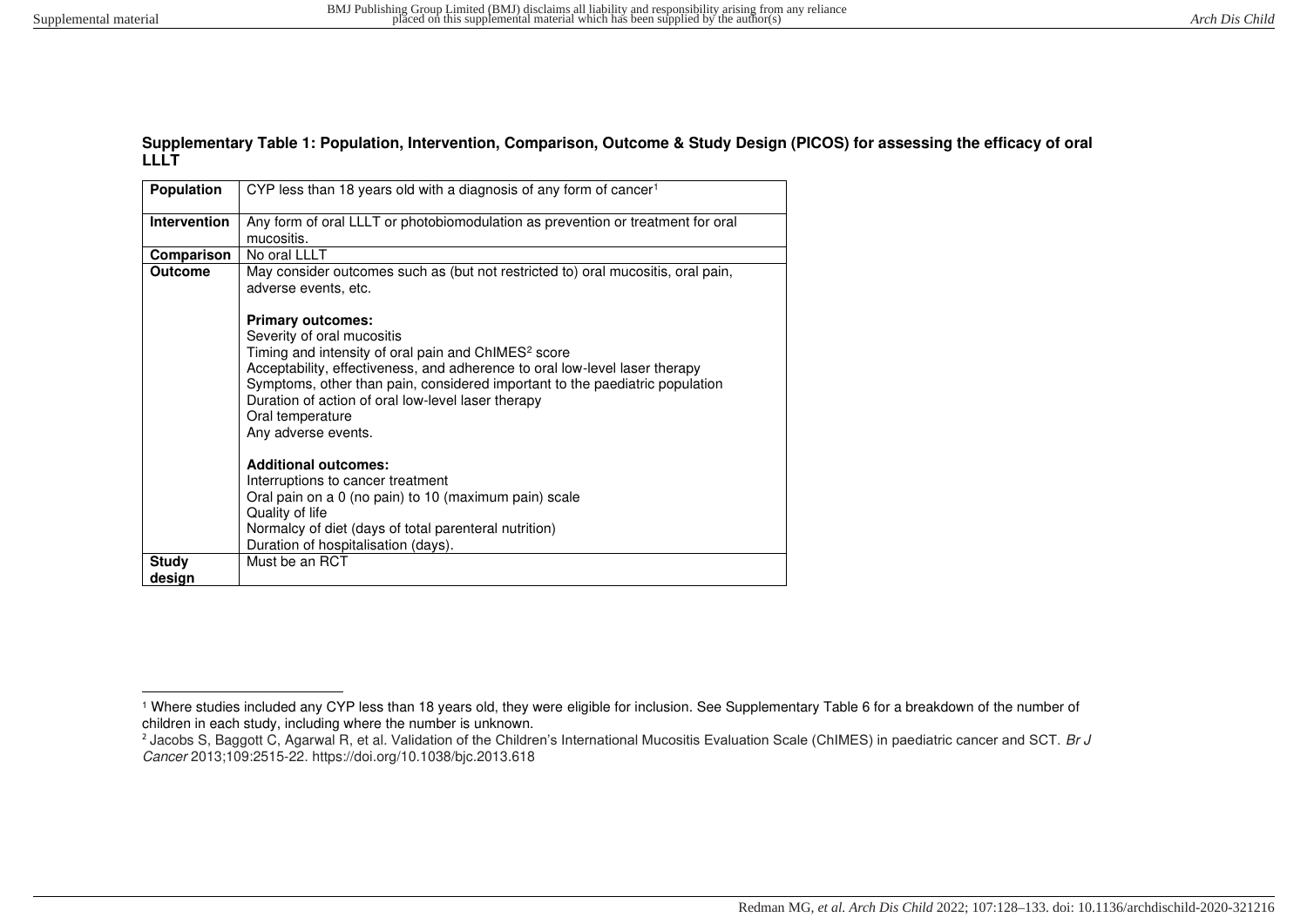## **Supplementary Table 2: PICOS for assessing the safety of oral LLLT**

| <b>Population</b>   | People of any age with a diagnosis of any form of cancer                                                 |  |  |  |  |  |
|---------------------|----------------------------------------------------------------------------------------------------------|--|--|--|--|--|
| <b>Intervention</b> | Any form of oral LLLT or photobiomodulation as prevention or treatment for oral                          |  |  |  |  |  |
|                     | mucositis.                                                                                               |  |  |  |  |  |
| Comparison          | No oral LLLT                                                                                             |  |  |  |  |  |
| <b>Outcome</b>      | May consider outcomes such as (but not restricted to) oral mucositis, oral pain,<br>adverse events, etc. |  |  |  |  |  |
|                     | <b>Primary outcome:</b>                                                                                  |  |  |  |  |  |
|                     | Adverse events                                                                                           |  |  |  |  |  |
| <b>Study</b>        | Any study                                                                                                |  |  |  |  |  |
| design              |                                                                                                          |  |  |  |  |  |

### **Supplementary Table 3: Databases and sources searched**

#### Databases and sources searched

EMBASE, MEDLINE®, Allied and Complementary Medicine Database (AMED), Cochrane Central Register of Controlled Trials, Database of Abstracts of Reviews of Effects, International Society of Paediatric Oncology, American Society of Clinical Oncology, Multinational Association of Supportive Care in Cancer, International Cancer Research Portfolio, National Cancer Research Institute, National Cancer Institute Clinical Trials, ISRCTN registry, Web of Science, ClinicalTrials.gov, Centerwatch

## **Supplementary Table 4: The search strategy used for identifying studies through MEDLINE**

| MEDLINE search strategy          |  |
|----------------------------------|--|
| 1. exp NEOPLASMS/                |  |
| 2. exp LEUKEMIA/                 |  |
| 3. exp LYMPHOMA/                 |  |
| 4. exp RADIOTHERAPY/             |  |
| 5. exp Antineoplastic agents/    |  |
| 6. Bone Marrow Transplantation/  |  |
| 7. neoplasm\$.mp.                |  |
| 8. cancer\$.mp.                  |  |
| 9. (leukaemi\$ or leukemi\$).mp. |  |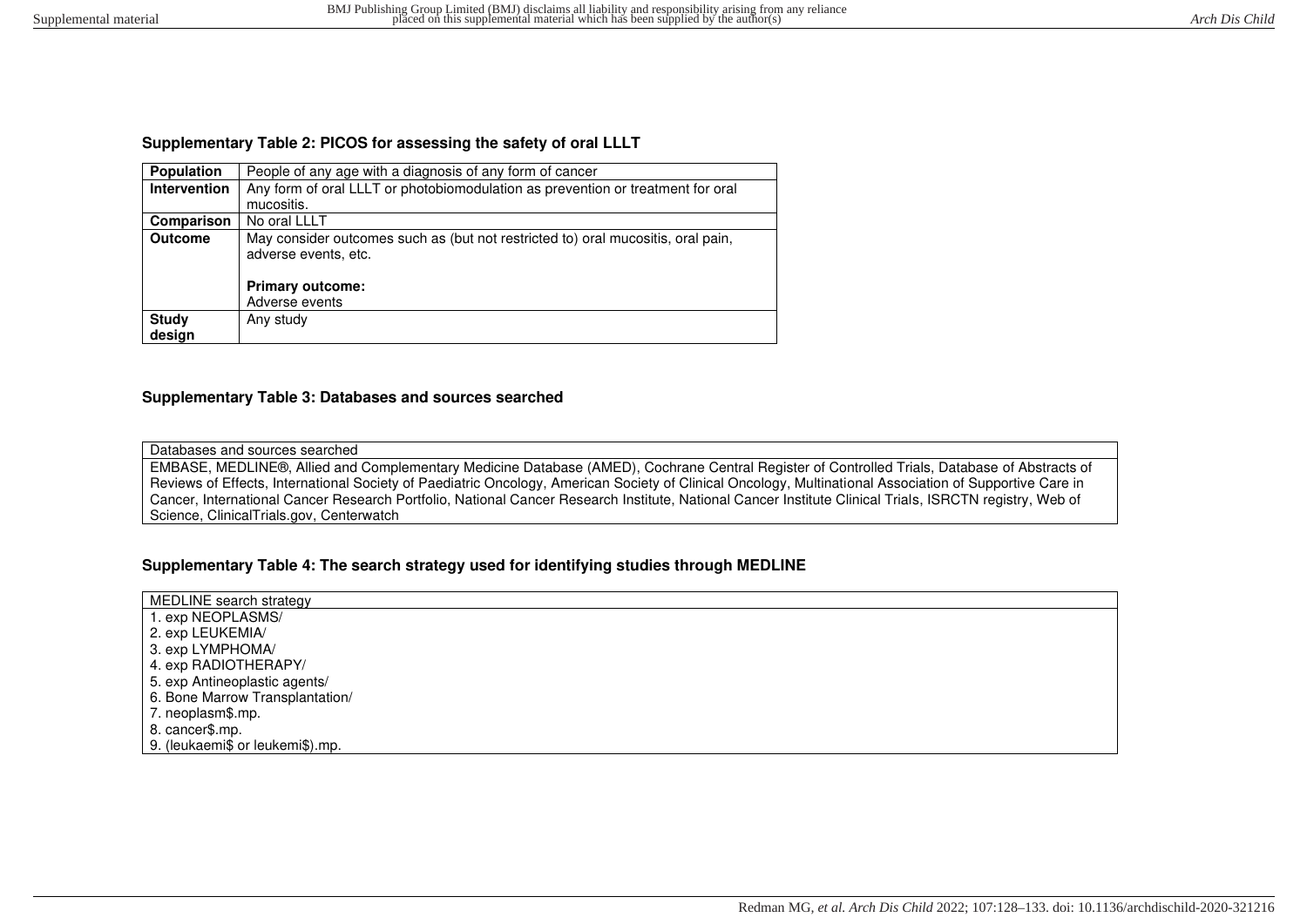| 10. (tumour\$ or tumor\$).mp.                                                                 |
|-----------------------------------------------------------------------------------------------|
| 11. malignan\$.mp.                                                                            |
| 12. neutropeni\$.mp.                                                                          |
| 13. carcino\$.mp.                                                                             |
| 14. adenocarcinoma\$.mp.                                                                      |
| 15. lymphoma\$.mp.                                                                            |
| 16. (radioth\$ or radiat\$ or irradiat\$).mp.                                                 |
| 17. (bone adj marrow adj5 transplant\$).mp.                                                   |
| 18. chemo\$.mp.                                                                               |
| 19. $or/1-18$                                                                                 |
| 20. exp STOMATITIS/                                                                           |
| 21. Candidiasis, Oral/                                                                        |
| 22. stomatitis.mp.                                                                            |
| 23. mucositis.mp.                                                                             |
| 24. (oral adj6 mucos\$).mp.                                                                   |
| 25. (mycosis or mycotic).mp.                                                                  |
| 26. mIAS.ti.ab.                                                                               |
| 27. or/20-26                                                                                  |
| $28$ . laser/                                                                                 |
| 29. laser\$.mp.                                                                               |
| 30. (diode\$ or photobiomodulat \$ or light \$ or infrared or cold-laser or phototherapy).mp. |
| 31. or/28-30                                                                                  |
| 32. 19 and 27 and 31                                                                          |
|                                                                                               |

# **Supplementary Table 5: List of included studies for considering safety of LLLT**

| Reference                                                                                                                                                                                                                                                                                                                                                                                            | Country |
|------------------------------------------------------------------------------------------------------------------------------------------------------------------------------------------------------------------------------------------------------------------------------------------------------------------------------------------------------------------------------------------------------|---------|
| Luna Oliva I, Robles García M, López Serrano B, Pérez BP, Sáez de la Fuente I, Torres Lagares D, et al. 980nm diode laser effectiveness in induced oral mucositis<br>treatment. Med Oral Patol Oral Cir Bucal. 2012 May 1:17(Supplement1): S260. doi:10.4317/medoral.17643760                                                                                                                        | Spain   |
| Jeandet I, Martignoles JA, Tronchon S, Brouillat C, Filiol S, Villemagne C, et al. A cohort pilot study on the use of a preventive treatment of oral mucositis using low-level<br>laser therapy on patients undergoing a haematopoietic stem cell transplantation Bone Marrow Transplant. 2016;51(1):S232.                                                                                           | France  |
| Treister NS, London WB, Guo D, Malsch M, Verrill K, Brewer J, et al. A feasibility study evaluating extraoral photobiomodulation therapy for prevention of mucositis in<br>pediatric hematopoietic cell transplantation. Photomed Laser Surg. 2016 Apr;34(4):178-84. doi: 10.1089/pho.2015.4021.                                                                                                     | USA     |
| Schubert MM, Eduardo FP, Guthrie KA, Franquin JC, Bensadoun RJ, Migliorati CA, et al. A phase III randomized double-blind placebo-controlled clinical trial to determine<br>the efficacy of low level laser therapy for the prevention of oral mucositis in patients undergoing hematopoietic cell transplantation. Support Care Cancer. 2007<br>Oct:15(10):1145-54. doi: 10.1007/s00520-007-0238-7. | USA     |
| Elad S, Luboshitz-Shon N, Cohen T, Wainchwaig E, Shapira MY, Resnick IB, et al. A randomized controlled trial of visible-light therapy for the prevention of oral mucositis.<br>Oral Oncol. 2011 Feb; 47(2): 125-30. doi: 10.1016/j.oraloncology. 2010.11.013.                                                                                                                                       | Israel  |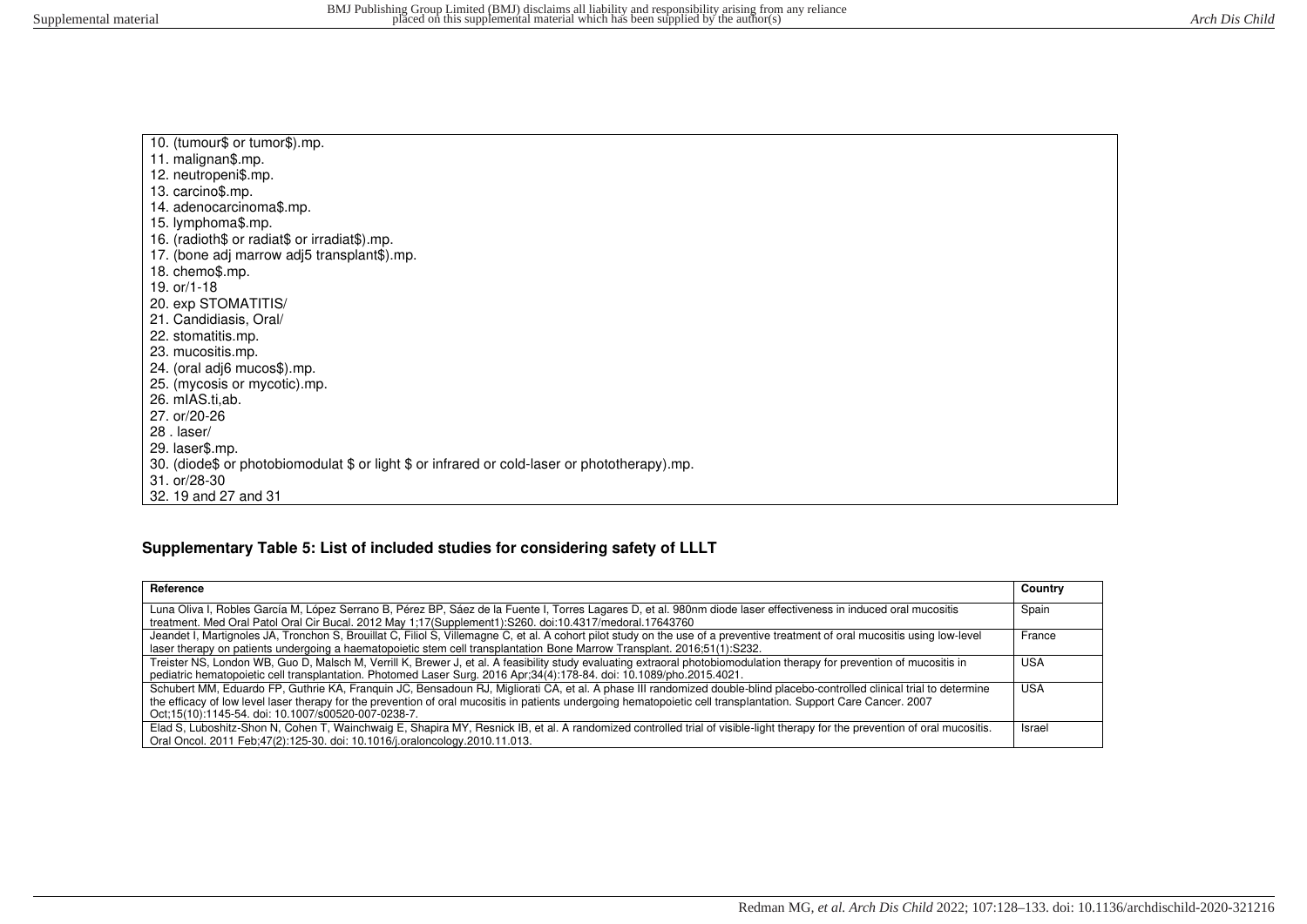| Genot M, Awada A, Awada F, Jaivenois MF, Crombez P, Delmelle M, et al. A randomized study testing the efficacy of low-energy laser irradiation for treatment of oral<br>mucositis in patients with haematological malignancy treated with intensive chemotherapy with or without radiotherapy and bone marrow transplant. Support Care Cancer.<br>2007:15:707-8.                                                                     | Belgium       |
|--------------------------------------------------------------------------------------------------------------------------------------------------------------------------------------------------------------------------------------------------------------------------------------------------------------------------------------------------------------------------------------------------------------------------------------|---------------|
| Hodgson BD, Margolis DM, Salzman DE, Eastwood D, Tarima S, Williams LD, et al. Amelioration of oral mucositis pain by NASA near-infrared light-emitting diodes in bone<br>marrow transplant patients. Support Care Cancer. 2012 Jul:20(7):1405-15. doi: 10.1007/s00520-011-1223-8.                                                                                                                                                   | <b>USA</b>    |
| Simões A, Benites BM, Benassi C, Torres-Schroter G, de Castro JR, Campos L. Antimicrobial photodynamic therapy on treatment of infected radiation-induced oral<br>mucositis: Report of two cases. Photodiagnosis Photodyn Ther. 2017 Dec;20:18-20. doi: 10.1016/j.pdpdt.2017.08.007.                                                                                                                                                 | <b>Brazil</b> |
| Freitas AC, Campos L, Brandão TB, Cristófaro M, Eduardo Fde P, Luiz AC, et al. Chemotherapy-induced oral mucositis: effect of LED and laser phototherapy treatment<br>protocols. Photomed Laser Surg. 2014 Feb: 32(2): 81-7. doi: 10.1089/pho.2013.3576.                                                                                                                                                                             | <b>Brazil</b> |
| Sharon-Buller A, Sela M. CO2-laser treatment of ulcerative lesions. Oral Surg Oral Med Oral Pathol Oral Radiol Endod. 2004 Mar;97(3):332-4. doi:<br>10.1016/j.tripleo.2003.11.012                                                                                                                                                                                                                                                    | Israel        |
| Oton-Leite AF, Corrêa de Castro AC, Morais MO, Pinezi JC, Leles CR, Mendonça EF. Effect of intraoral low-level laser therapy on quality of life of patients with head and<br>neck cancer undergoing radiotherapy. Head Neck. 2012 Mar;34(3):398-404. doi: 10.1002/hed.21737.                                                                                                                                                         | Brazil        |
| Arun Maiya G, Sagar MS, Fernandes D. Effect of low level helium-neon (He-Ne) laser therapy in the prevention & treatment of radiation induced mucositis in head & neck<br>cancer patients. Indian J Med Res. 2006 Oct: 124(4): 399-402.                                                                                                                                                                                              | India         |
| Oton-Leite AF, Silva GB, Morais MO, Silva TA, Leles CR, Valadares MC, et al. Effect of low-level laser therapy on chemoradiotherapy-induced oral mucositis and salivary<br>inflammatory mediators in head and neck cancer patients. Lasers Surg Med. 2015 Apr;47(4):296-305. doi: 10.1002/lsm.22349.                                                                                                                                 | <b>Brazil</b> |
| Gautam AP, Fernandes DJ, Vidyasagar MS, Maiya AG, Nigudgi S. Effect of low-level laser therapy on patient reported measures of oral mucositis and quality of life in head<br>and neck cancer patients receiving chemoradiotherapy-a randomized controlled trial. Support Care Cancer. 2013 May;21(5):1421-8. doi: 10.1007/s00520-012-1684-4.                                                                                         | India         |
| Salvador DRN, Soave DF, Sacono NT, de Castro EF, Silva GBL, E Silva LP, et al. Effect of photobiomodulation therapy on reducing the chemo-induced oral mucositis<br>severity and on salivary levels of CXCL8/interleukin 8, nitrite, and myeloperoxidase in patients undergoing hematopoietic stem cell transplantation: a randomized clinical trial.<br>Lasers Med Sci. 2017 Nov; 32(8): 1801-1810. doi: 10.1007/s10103-017-2263-1. | <b>Brazil</b> |
| Amadori F, Bardellini E, Majorana A. Effectiveness of Illt in the prevention and treatment of chemotherapy-induced oral mucositis in children. Support Care Cancer.<br>2018;26(2 Suppl 1):S139.                                                                                                                                                                                                                                      | Italy         |
| de Paula Eduardo F, Bezinelli LM, da Graca Lopes RM, Nascimento Sobrinho JJ, Hamerschlak N, Correa L. Efficacy of cryotherapy associated with laser therapy for<br>decreasing severity of melphalan-induced oral mucositis during hematological stem-cell transplantation: a prospective clinical study. Hematol Oncol. 2015 Sep;33(3):152-8.<br>doi: 10.1002/hon.2133.                                                              | <b>Brazil</b> |
| Arora H, Pai KM, Maiya A, Vidyasagar MS, Rajeev A. Efficacy of He-Ne Laser in the prevention and treatment of radiotherapy-induced oral mucositis in oral cancer patients.<br>Oral Surg Oral Med Oral Pathol Oral Radiol Endod. 2008 Feb;105(2):180-6, 186.e1. doi: 10.1016/j.tripleo.2007.07.043.                                                                                                                                   | India         |
| Lima AG, Antequera R, Peres MP, Snitcosky IM, Federico MH, Villar RC. Efficacy of low-level laser therapy and aluminum hydroxide in patients with chemotherapy and<br>radiotherapy-induced oral mucositis. Braz Dent J. 2010;21(3):186-92. doi: 10.1590/s0103-64402010000300002.                                                                                                                                                     | Brazil        |
| González-Arriagada WA, Ramos LMA, Andrade MAC, Lopes MA. Efficacy of low-level laser therapy as an auxiliary tool for management of acute side effects of head and<br>neck radiotherapy. J Cosmet Laser Ther. 2018 Apr;20(2):117-122. doi: 10.1080/14764172.2017.1376097.                                                                                                                                                            | <b>Brazil</b> |
| Carvalho PA, Lessa RC, Guollo A, Carraro DM, Lopes RN. Evaluation of laser therapy in the prevention of oral mucositis related to radiotherapy: Comparison among the<br>effects of three different low-power laser protocols. Head Neck. 2015;37(Suppl 1):E187-8.                                                                                                                                                                    | <b>Brazil</b> |
| Ahmed KM, Hussein SA, Noori AJ, Abdulateef SN, Abdulla BK. Evaluation of Low Level Laser Therapy in the management of chemotherapy-induced oral mucositis in<br>pediatric and young cancer patients: a randomized clinical trial. Eur Sci J. 2015;11(27):209-22.                                                                                                                                                                     | Iraq          |
| Leite Cavalcanti A, José de Macêdo D, Suely Barros Dantas F, Dos Santos Menezes K, Filipe Bezerra Silva D, Alves de Melo Junior W, et al. Evaluation of oral mucositis<br>occurrence in oncologic patients under antineoplastic therapy submitted to the low-level laser coadjuvant therapy. J Clin Med. 2018 Apr 24;7(5):90. doi:<br>10.3390/jcm7050090.                                                                            | <b>Brazil</b> |
| Barasch A, Peterson DE, Tanzer JM, D'Ambrosio JA, Nuki K, Schubert MM, et al. Helium-neon laser effects on conditioning-induced oral mucositis in bone marrow<br>transplantation patients. Cancer. 1995 Dec 15;76(12):2550-6. doi: 10.1002/1097-0142(19951215)76:12<2550::aid-cncr2820761222>3.0.co;2-x.                                                                                                                             | <b>USA</b>    |
| Cruz LB, Ribeiro AS, Rech A, Rosa LG, Castro CG Jr, Brunetto AL. Influence of low-energy laser in the prevention of oral mucositis in children with cancer receiving<br>chemotherapy. Pediatr Blood Cancer. 2007 Apr:48(4):435-40. doi: 10.1002/pbc.20943.                                                                                                                                                                           | <b>Brazil</b> |
| Lino MD, Carvalho FB, Oliveira LR, Magalhães EB, Pinheiro AL, Ramalho LM. Laser phototherapy as a treatment for radiotherapy-induced oral mucositis. Braz Dent J.<br>2011;22(2):162-5. doi: 10.1590/s0103-64402011000200013.                                                                                                                                                                                                         | Brazil        |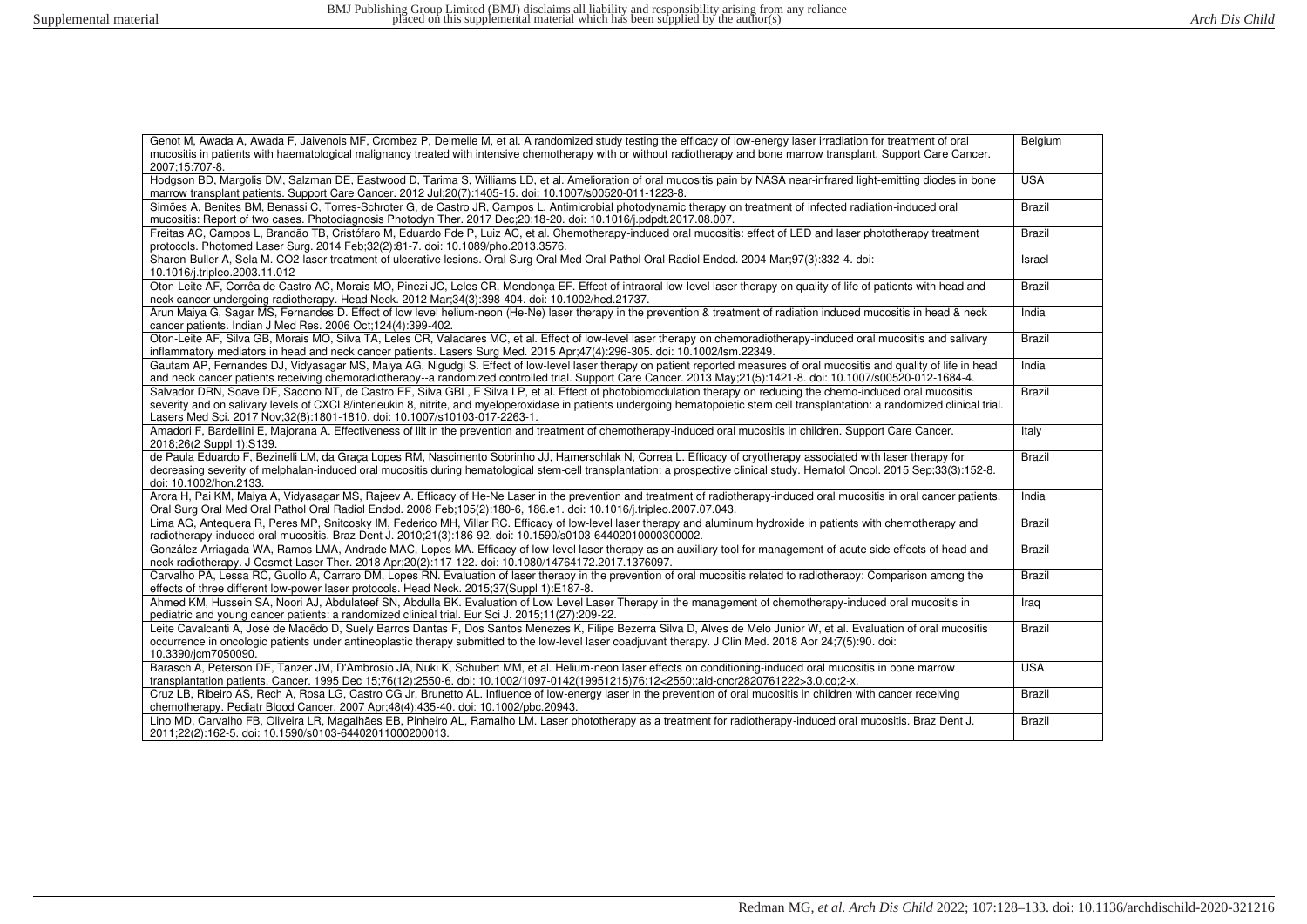| Simões A, Eduardo FP, Luiz AC, Campos L, Sá PH, Cristófaro M, et al. Laser phototherapy as topical prophylaxis against head and neck cancer radiotherapy-induced oral<br>mucositis: comparison between low and high/low power lasers. Lasers Surg Med. 2009 Apr;41(4):264-70. doi: 10.1002/lsm.20758.                                            | Brazil        |
|--------------------------------------------------------------------------------------------------------------------------------------------------------------------------------------------------------------------------------------------------------------------------------------------------------------------------------------------------|---------------|
| Schulze Selting K, Dittus D, Döring M, Handgretinger R, Barth M. Laser therapy - a new treatment option on oral mucositis. Bone Marrow Transplant. 2014:49(Suppl<br>1):S399.                                                                                                                                                                     | Germany       |
| Lang-Bicudo L, Eduardo Fde P, Eduardo Cde P, Zezell DM. LED phototherapy to prevent mucositis: a case report. Photomed Laser Surg. 2008 Dec;26(6):609-13. doi:<br>10.1089/pho.2007.2228.                                                                                                                                                         | Brazil        |
| Quinn A, Holeva K, Clump D. Light years ahead: Use of low level laser therapy for oral mucositis. Oncol Nurs Forum. 2015;42(2):E173.                                                                                                                                                                                                             | <b>USA</b>    |
| Gautam AP, Fernandes DJ, Vidyasagar MS, Maiya GA. Low level helium neon laser therapy for chemoradiotherapy induced oral mucositis in oral cancer patients - a<br>randomized controlled trial. Oral Oncol. 2012 Sep;48(9):893-7. doi: 10.1016/j.oraloncology.2012.03.008.                                                                        | India         |
| Gautam AP, Fernandes DJ, Vidyasagar MS, Maiya AG, Vadhiraja BM. Low level laser therapy for concurrent chemoradiotherapy induced oral mucositis in head and neck<br>cancer patients - a triple blinded randomized controlled trial. Radiother Oncol. 2012 Sep;104(3):349-54. doi: 10.1016/j.radonc.2012.06.011.                                  | India         |
| Pereira EM, De Almeida Lawall M, Vieira CL, Veras GR. Low level laser therapy in oral mucositis: A case report. Head Neck. 2015;37(Suppl 1):E142.                                                                                                                                                                                                | <b>Brazil</b> |
| Cauwels RGEC, Martens LC. Low level laser therapy in oral mucositis: a pilot study. Eur Arch Paediatr Dent. 2011;12(2):118-23.                                                                                                                                                                                                                   | Belgium       |
| Bensadoun RJ, Franquin JC, Ciais G, Darcourt V, Schubert MM, Viot M, et al. Low-energy He/Ne laser in the prevention of radiation-induced mucositis: A multicenter phase<br>III randomized study in patients with head and neck cancer. Support Care Cancer. 1999 Jul;7(4):244-52. doi: 10.1007/s005200050256.                                   | France        |
| Jaguar GC, Prado JD, Nishimoto IN, Pinheiro MC, de Castro DO Jr, da Cruz Perez DE, et al. Low-energy laser therapy for prevention of oral mucositis in hematopoietic stem<br>cell transplantation. Oral Dis. 2007 Nov;13(6):538-43. doi: 10.1111/j.1601-0825.2006.01330.x.                                                                       | <b>Brazil</b> |
| Kuhn A, Porto FA, Miraglia P, Brunetto AL. Low-level infrared laser therapy in chemotherapy-induced oral mucositis: a randomized placebo-controlled trial in children. J<br>Pediatr Hematol Oncol. 2009 Jan;31(1):33-7. doi: 10.1097/MPH.0b013e318192cb8e.                                                                                       | <b>Brazil</b> |
| Kuhn A, Vacaro G, Almeida D, Machado Á, Braghini PB, Shilling MA, et al. Low-level infrared laser therapy for chemo- or radiotherapy-induced oral mucositis: a randomized,<br>placebo-controlled study. J Oral Laser Applications. 2007;7:175-81.                                                                                                | Brazil        |
| Amadori F, Bardellini E, Conti G, Pedrini N, Schumacher RF, Majorana A. Low-level laser therapy for treatment of chemotherapy-induced oral mucositis in childhood: a<br>randomized double-blind controlled study. Lasers Med Sci. 2016 Aug;31(6):1231-6. doi: 10.1007/s10103-016-1975-y.                                                         | Italy         |
| Abramoff MM, Lopes NN, Lopes LA, Dib LL, Guilherme A, Caran EM, et al. Low-level laser therapy in the prevention and treatment of chemotherapy-induced oral mucositis<br>in young patients. Photomed Laser Surg. 2008 Aug;26(4):393-400. doi: 10.1089/pho.2007.2144.                                                                             | Brazil        |
| Antunes HS, de Azevedo AM, da Silva Bouzas LF, Adão CA, Pinheiro CT, Mayhe R, et al. Low-power laser in the prevention of induced oral mucositis in bone marrow<br>transplantation patients: a randomized trial. Blood. 2007 Mar 1;109(5):2250-5. doi: 10.1182/blood-2006-07-035022.                                                             | <b>Brazil</b> |
| Medeiros NJ, Medeiros NF, Santos CC, Parente GV, Carvalho JN. Low-power laser therapy in chemical-induced oral mucositis: a case study. Braz J Otorhinolaryngol. 2013<br>Nov-Dec;79(6):792. English, Portuguese. doi: 10.5935/1808-8694.20130143.                                                                                                | <b>Brazil</b> |
| Libik TV, Gileva OS, Danilov KV, Grigorev SS, Pozdnyakova AA. Management of cancer therapy-induced oral mucositis pain and xerostomia with extra- and intra oral laser<br>irradiation. AIP Conference Proceedings. 2017;1882:020044. doi: 10.1063/1.5001623.                                                                                     | Russia        |
| Gobbo M, Verzegnassi F, Ronfani L, Zanon D, Melchionda F, Bagattoni S, et al. Multicenter randomized, double-blind controlled trial to evaluate the efficacy of laser therapy<br>for the treatment of severe oral mucositis induced by chemotherapy in children: laMPO RCT. Pediatr Blood Cancer. 2018 Aug;65(8):e27098. doi: 10.1002/pbc.27098. | Italy         |
| Whelan HT, Connelly JF, Hodgson BD, Barbeau L, Post AC, Bullard G, et al. NASA light-emitting diodes for the prevention of oral mucositis in pediatric bone marrow<br>transplant patients. J Clin Laser Med Surg. 2002 Dec; 20(6): 319-24. doi: 10.1089/104454702320901107.                                                                      | <b>USA</b>    |
| Eduardo Fde P, Bezinelli LM, de Carvalho DL, Lopes RM, Fernandes JF, Brumatti M, et al. Oral mucositis in pediatric patients undergoing hematopoietic stem cell<br>transplantation: clinical outcomes in a context of specialized oral care using low-level laser therapy. Pediatr Transplant. 2015 May;19(3):316-25. doi: 10.1111/petr.12440.   | Brazil        |
| Montmaneix N, Chausset A, Sozeau C, Merlin E, Duclos C. Paediatric experience in low-level laser therapy in the prevention of oral mucositis. Bone Marrow Transplant.<br>2011;46(1):S417.                                                                                                                                                        | France        |
| Ribeiro da Silva VC, da Motta Silveira FM, Barbosa Monteiro MG, da Cruz MMD, Caldas Júnior AF, Pina Godoy G. Photodynamic therapy for treatment of oral mucositis:<br>Pilot study with pediatric patients undergoing chemotherapy. Photodiagnosis Photodyn Ther. 2018 Mar;21:115-120. doi: 10.1016/j.pdpdt.2017.11.010.                          | Brazil        |
| Wong SF, Wilder-Smith P. Pilot study of laser effects on oral mucositis in patients receiving chemotherapy. Cancer J. 2002 May-Jun:8(3):247-54. doi: 10.1097/00130404-<br>200205000-00008.                                                                                                                                                       | <b>USA</b>    |
| Soto M, Lalla RV, Gouveia RV, Zecchin VG, Seber A, Lopes NN. Pilot study on the efficacy of combined intraoral and extraoral low-level laser therapy for prevention of oral<br>mucositis in pediatric patients undergoing hematopoietic stem cell transplantation. Photomed Laser Surg. 2015 Nov;33(11):540-6. doi: 10.1089/pho.2015.3954.       | <b>Brazil</b> |
|                                                                                                                                                                                                                                                                                                                                                  |               |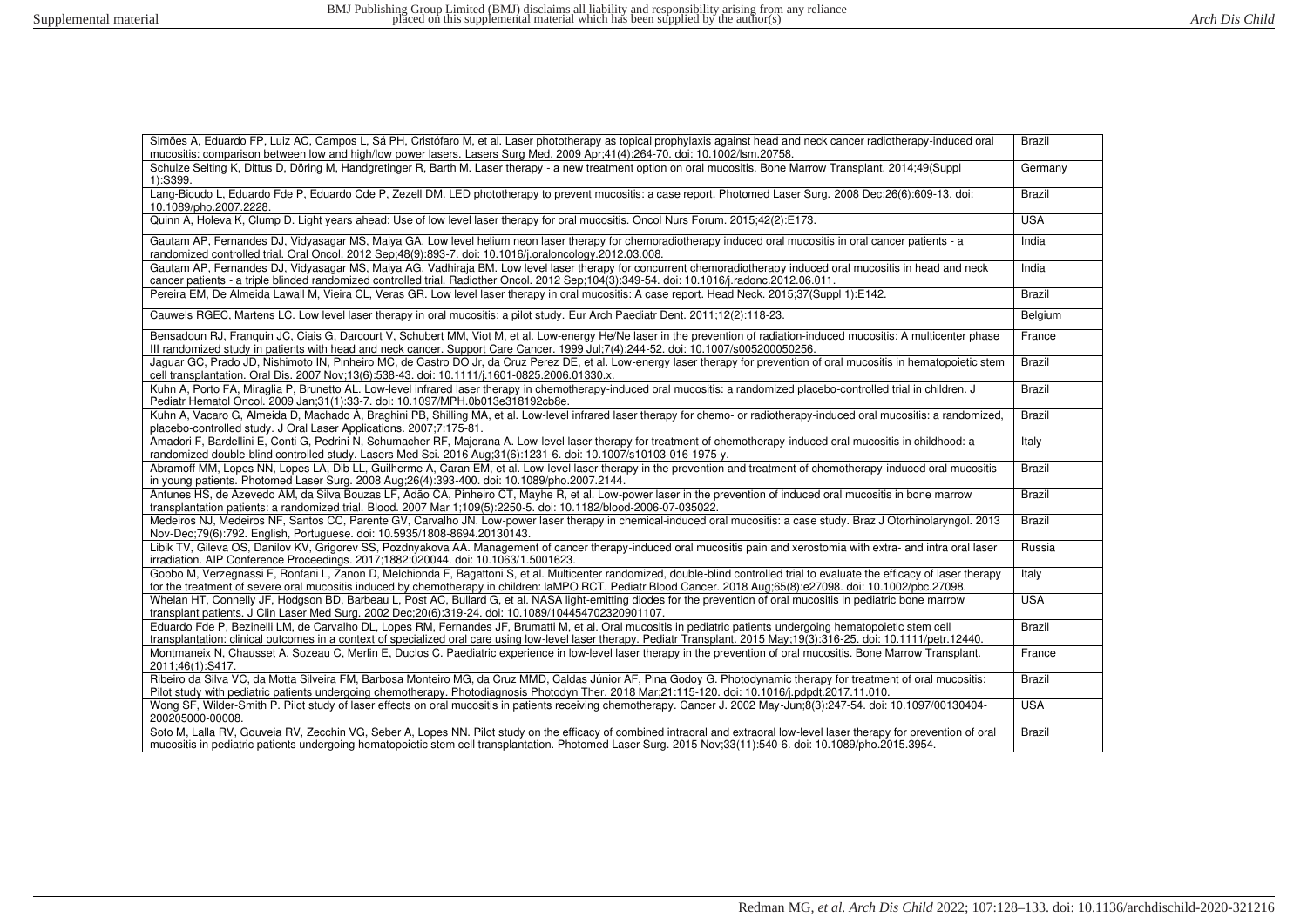| Bezinelli LM, Eduardo FP, Neves VD, Correa L, Lopes RM, Michel-Crosato E, et al. Quality of life related to oral mucositis of patients undergoing haematopoietic stem cell<br>transplantation and receiving specialised oral care with low-level laser therapy: A prospective observational study. Eur J Cancer Care (Engl). 2016 Jul:25(4):668-74. doi:<br>10.1111/ecc.12344.                                                                               | Brazil        |
|--------------------------------------------------------------------------------------------------------------------------------------------------------------------------------------------------------------------------------------------------------------------------------------------------------------------------------------------------------------------------------------------------------------------------------------------------------------|---------------|
| Eduardo FP, Bezinelli L, Luiz AC, Correa L, Vogel C, Eduardo CP. Severity of oral mucositis in patients undergoing hematopoietic cell transplantation and an oral laser<br>phototherapy protocol: a survey of 30 patients. Photomed Laser Surg. 2009 Feb;27(1):137-44. doi: 10.1089/pho.2007.2225.                                                                                                                                                           | Brazil        |
| Curra M, De Campos Baldin JJCM, Carvalho ALH, Martins MAT, Daudt LE, Gaio EJ, et al. Severity of oral mucositis in patients undergoing hematopoietic stem cell<br>transplantation and correlation with oral status. Head Neck. 2015;37(Suppl 1):E157.                                                                                                                                                                                                        | <b>Brazil</b> |
| Chor A, de Azevedo AM, Majolino A, Nucci M. Successful treatment of oral lesions of chronic lichenoid graft-vs.-host disease by the addition of low-level laser therapy to<br>systemic immunosuppression. Eur J Haematol. 2004 Mar;72(3):222-4. doi: 10.1046/j.0902-4441.2003.00202.x.                                                                                                                                                                       | Brazil        |
| Silva GB, Mendonca EF, Bariani C, Antunes HS, Silva MA. The prevention of induced oral mucositis with low-level laser therapy in bone marrow transplantation patients: a<br>randomized clinical trial. Photomed Laser Surg. 2011 Jan;29(1):27-31. doi: 10.1089/pho.2009.2699.                                                                                                                                                                                | Brazil        |
| Genot-Klastersky MT, Klastersky J, Awada F, Awada A, Crombez P, Martinez MD, Jaivenois MF, Delmelle M, Vogt G, Meuleman N, Paesmans M. The use of low-energy<br>laser (LEL) for the prevention of chemotherapy- and/or radiotherapy-induced oral mucositis in cancer patients: results from two prospective studies. Support Care Cancer.<br>2008 Dec;16(12):1381-7. doi: 10.1007/s00520-008-0439-8.                                                         | Belgium       |
| Corti L. Chiarion-Sileni V, Aversa S, Ponzoni A, D'Arcais R, Pagnutti S, et al. Treatment of chemotherapy-induced oral mucositis with light-emitting diode. Photomed Laser<br>Surg. 2006 Apr;24(2):207-13. doi: 10.1089/pho.2006.24.207.                                                                                                                                                                                                                     |               |
| de Fátima Lima Ferreira M, de Carvalho FB, de Oliveira SCPS, Monteiro JSC, Santos GMP, Gesteira MFM, et al. Use of laser photomodulation in the evolution of oral<br>mucositis associated to cyclophosphamide, methotrexate, 5-fluouracil - CMF in 5 fluouracil + adriamycin + cyclophosphamide - FAC chemotherapy protocols in patients with<br>breast cancer. Proc SPIE 8569, Mechanisms for Low-Light Therapy VIII, 85690O. 2013. doi: 10.1117/12.2005274 | <b>Brazil</b> |
| Khouri VY, Stracieri ABPL, Rodrigues MC, de Moraes DA, Pieroni F, Simões BP, et al. Use of therapeutic laser for prevention and treatment of oral mucositis. Braz Dent J.<br>2009;20(3):215-20. doi: 10.1590/S0103-64402009000300008.                                                                                                                                                                                                                        | Brazil        |
| Guedes CDCFV, de Freitas Filho SAJ, de Faria PR, Loyola AM, Sabino-Silva R, Cardoso SV. Variation of Energy in Photobiomodulation for the Control of Radiotherapy-<br>Induced Oral Mucositis: A Clinical Study in Head and Neck Cancer Patients. Int J Dent. 2018 Feb 22;2018:4579279. doi: 10.1155/2018/4579279.                                                                                                                                            | <b>Brazil</b> |
| Moskvin S, Pritiko D, Sergeenko E, Lukash E, Gusev L. A brief literature review and own clinical experience in prophylaxis of oral mucositis in children using low level laser<br>therapy. Biomedicine (Taipei). 2019 Mar;9(1):1. doi: 10.1051/bmdcn/2019090101.                                                                                                                                                                                             | Russia        |
| Rezk-Allah SS, Abd Elshaf HM, Farid RJ, Hassan MAE, Alsirafy SA. Effect of Low-Level Laser Therapy in Treatment of Chemotherapy Induced Oral Mucositis. J Lasers Med<br>Sci. 2019 Spring; 10(2): 125-130. doi: 10.15171/jlms. 2019.20.                                                                                                                                                                                                                       | Egypt         |
| Giacco CA, Castro S, Fluck V, Martinez JE, Higuera J. Evaluation of patients with oral mucositis following oncological treatment and treated with low intensity laser. Biocell.<br>2019;43(Suppl 3):A91.                                                                                                                                                                                                                                                     | Argentina     |
| Lavaee F, Amanati A, Ramzi M, Naseri S, Shakiba Sefat H. Evaluation of the effect of photodynamic therapy on chemotherapy induced oral mucositis. Photodiagnosis<br>Photodyn Ther. 2020 Jun;30:101653. doi: 10.1016/j.pdpdt.2020.101653.                                                                                                                                                                                                                     | Iran          |
| Legouté F, Bensadoun RJ, Seegers V, Pointreau Y, Caron D, Lang P, et al. Low-level laser therapy in treatment of chemoradiotherapy-induced mucositis in head and neck<br>cancer: Results of a randomised, triple blind, multicentre phase III trial. Radiat Oncol. 2019 May 22;14(1):83. doi: 10.1186/s13014-019-1292-2.                                                                                                                                     | France        |
| Pires Marques EC, Piccolo Lopes F, Nascimento IC, Morelli J, Pereira MV, Machado Meiken VM, et al. Photobiomodulation and photodynamic therapy for the treatment of<br>oral mucositis in patients with cancer. Photodiagnosis Photodyn Ther. 2020 Mar;29:101621. doi: 10.1016/j.pdpdt.2019.101621.                                                                                                                                                           | Brazil        |
| Rupel K, Zupin L, Colliva A, Kamada A, Poropat A, Ottaviani G, et al. Photobiomodulation at multiple wavelengths differentially modulates oxidative stress in vitro and in vivo.<br>Oxid Med Cell Longev. 2018 Nov 11:2018:6510159. doi: 10.1155/2018/6510159.                                                                                                                                                                                               |               |
| Pinheiro SL, Bonadiman AC, Borges Lemos ALDA, Annicchino BM, Segatti B, Pucca DS, et al. Photobiomodulation therapy in cancer patients with mucositis: a clinical<br>evaluation. Photobiomodul Photomed Laser Surg. 2019 Mar;37(3):142-150. doi: 10.1089/photob.2018.4526.                                                                                                                                                                                   | <b>Brazil</b> |
| El Mobadder M, Farhat F, El Mobadder W, Nammour S. Photobiomodulation Therapy in the Treatment of Oral Mucositis, Dysphagia, Oral Dryness, Taste Alteration, and<br>Burning Mouth Sensation Due to Cancer Therapy: A Case Series. Int J Environ Res Public Health. 2019 Nov 15;16(22):4505. doi: 10.3390/ijerph16224505.                                                                                                                                     | Lebanon       |
| Noirrit-Esclassan E, Valera MC, Vignes E, Munzer C, Bonal S, Daries M, et al. Photobiomodulation with a combination of two wavelengths in the treatment of oral mucositis<br>in children: The PEDIALASE feasibility study. Arch Pediatr. 2019 Jul;26(5):268-274. doi: 10.1016/j.arcped.2019.05.012.                                                                                                                                                          | France        |
| Nunes LFM, de Arruda JAA, Souza AF, Silva RCC, Lanza CRM, Kakehasi FM, et al. Prophylactic photobiomodulation therapy using 660 nm diode laser for oral mucositis in<br>paediatric patients under chemotherapy: 5-year experience from a Brazilian referral service. Lasers Med Sci. 2020 Oct:35(8):1857-1866. doi: 10.1007/s10103-020-03060-9.                                                                                                              | Brazil        |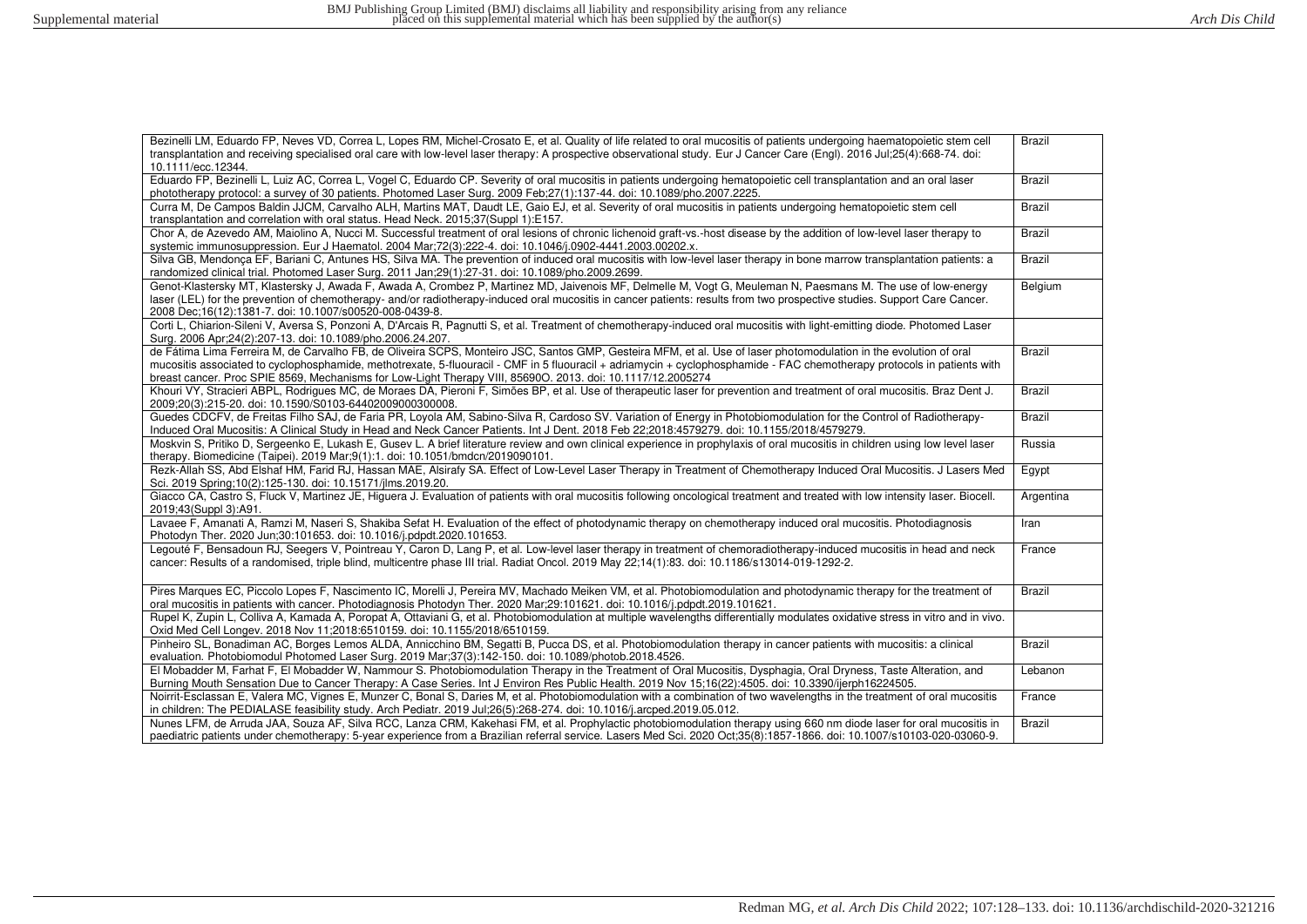| Minicucci EM, Cruz AR, Simoes CC, Gomes DO, Felipe DF. Protocol and preliminary results of symptoms and control of mucositis in patients submitted to autologous stem       | Brazil  |
|-----------------------------------------------------------------------------------------------------------------------------------------------------------------------------|---------|
| cell transplantation. Support Care Cancer. 2019;27(Suppl 1):S128.                                                                                                           |         |
| Bourbonne V, Otz J, Bensadoun RJ, Dissaux G, Lucia F, Leclere JC, et al. Radiotherapy mucositis in head and neck cancer: prevention by low-energy surface laser. BMJ        | France  |
| Support Palliat Care. 2019 Sep 16:bmjspcare-2019-001851. doi: 10.1136/bmjspcare-2019-001851.                                                                                |         |
| Soares RG, Farias LC, da Silva Menezes AS, de Oliveira E Silva CS, Tabosa ATL, Chagas PVF, et al. Treatment of mucositis with combined 660- and 808-nm-wavelength           | Brazil  |
| low-level laser therapy reduced mucositis grade, pain, and use of analgesics: a parallel, single-blind, two-arm controlled study. Lasers Med Sci. 2018 Nov;33(8):1813-1819. |         |
| doi: 10.1007/s10103-018-2549-γ.                                                                                                                                             |         |
| Genot-Klastersky MT, Paesmans M, Ameye L, Kayumba A, Beauvois S, Dragan T, et al. Retrospective evaluation of the safety of low-level laser therapy/photobiomodulation      | Belgium |
| in patients with head/neck cancer. Support Care Cancer. 2020 Jul;28(7):3015-3022. doi: 10.1007/s00520-019-05041-3.                                                          |         |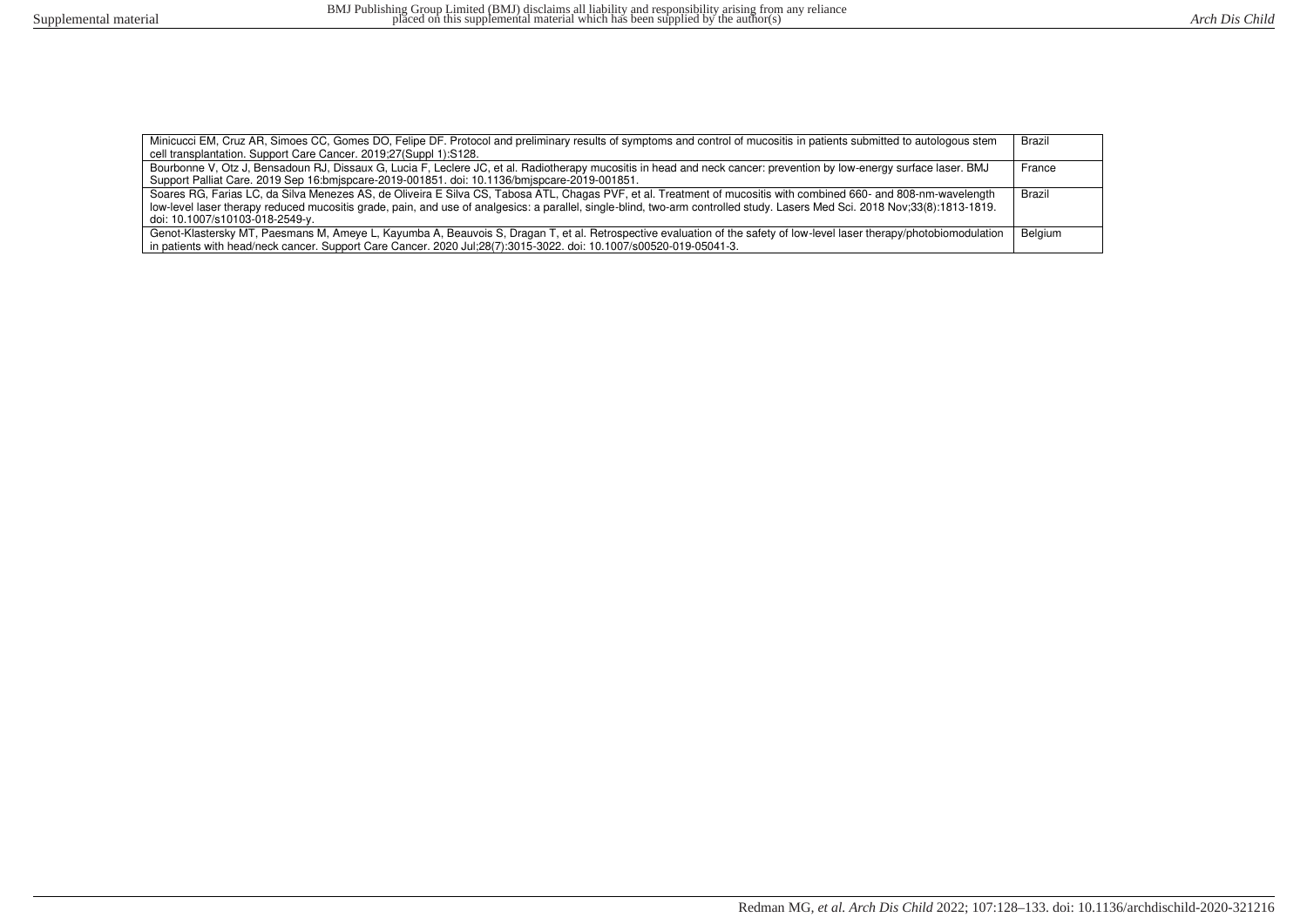# **Supplementary Table 6: Trials to consider for future systematic reviews/meta-analyses**

| <b>Title</b>                                                                                                                                                                                                                               | Contact      | URL                                                              | Date of<br>registration/start | <b>Reason for consideration</b>                                            |
|--------------------------------------------------------------------------------------------------------------------------------------------------------------------------------------------------------------------------------------------|--------------|------------------------------------------------------------------|-------------------------------|----------------------------------------------------------------------------|
| Divergent Low Level Laser Therapy as novel treatment<br>for oral mucositis in pediatric cancer patients                                                                                                                                    | Tissing, WJE | https://apps.who.int/trialsearch/Tr<br>ial2.aspx?TrialID=NTR5659 | 2016-01-19                    | Children, RCT                                                              |
| Low-level Laser Therapy in the Prevention of<br>Chemotherapy-induced Mucositis in Children and Young<br>Adults Treated for a Tumoral Disease (MUCILA)                                                                                      | Roussy, G    | https://clinicaltrials.gov/ct2/show/<br>NCT03983369              | 2018-09-12                    | Children and young adults,<br>multicenter RCT                              |
| Oral Manifestations in Children With Cancer                                                                                                                                                                                                | Gurgel, BCV  | https://clinicaltrials.gov/ct2/show/<br>NCT02662465              | 2016-01-25                    | RCT including age 1-25                                                     |
| Effectiveness of Diode low-level laser therapy on<br>treatment of mucositis induced by chemoradiotherapy in<br>H&N cancer patients referring to Guilan(Rasht) dental<br>college:A single- blind randomized clinical trial                  | Barati, S    | http://en.irct.ir/trial/33928                                    | 2018-12-03                    | Any age, single blind<br>randomised trial                                  |
| Prevention of Oral Mucositis Using Photobiomodulation<br>Therapy                                                                                                                                                                           | Mandrell, B  | https://clinicaltrials.gov/ct2/show/<br>NCT04227340              | 2020-01-13                    | Feasibility study, children.<br>May provide further safety<br>information. |
| Low-Level Laser Therapy for Prevention of Oral Mucositis                                                                                                                                                                                   | Clump, DA    | https://clinicaltrials.gov/ct2/show/<br>NCT02682992              | 2016-02-17                    | Adults only - safety<br>information                                        |
| LITEFORM. Lite Therapy Effectiveness For ORal<br>Mucositis Trial. A randomised controlled trial of the<br>clinical and cost effectiveness of Low Level Laser in the<br>management of Oral Mucositis in Head and Neck cancer<br>irradiation | Nugent, M    | https://www.icrpartnership.org/pr<br>oject/114786                | 2017-01-01                    | Adults only - safety<br>information                                        |
| Effectiveness of Low Energy Laser Treatment in Oral<br>Mucositis Induced by Chemotherapy and Radiotherapy in<br>Head and Neck Cancer                                                                                                       | Lagares, D   | https://clinicaltrials.gov/ct2/show/<br>NCT01876407              | 2013-06-12                    | Adults only - safety<br>information                                        |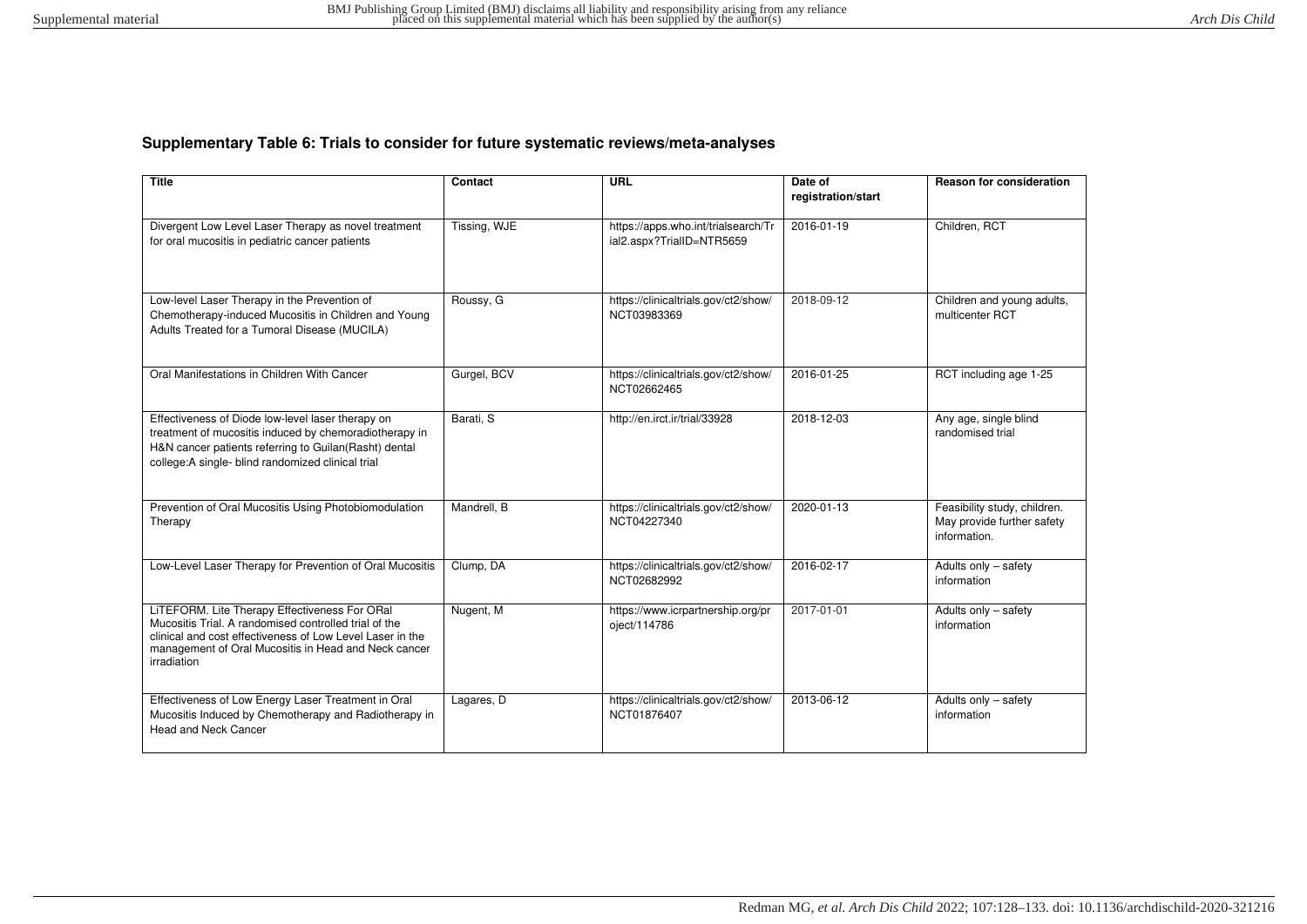| Low-Level Laser Therapy for Prevention of Oral Mucositis                                                                                                                                                                    | Kim, H       | https://clinicaltrials.gov/ct2/show/<br>NCT02723604                                                                       | 2016-03-30  | Adults only - safety<br>information |  |
|-----------------------------------------------------------------------------------------------------------------------------------------------------------------------------------------------------------------------------|--------------|---------------------------------------------------------------------------------------------------------------------------|-------------|-------------------------------------|--|
| Photobiomodulation to Demonstrate Safety and Reduce<br>the Incidence of Oral Mucositis in Adult Head & Neck<br><b>Cancer Patients</b>                                                                                       | Kothari, V   | https://clinicaltrials.gov/ct2/show/<br>NCT03972527                                                                       | 2019-06-03  | Adults only - safety<br>information |  |
| Head and neck cancer/Oral Mucositis                                                                                                                                                                                         | Unknown      | https://www.centerwatch.com/clin<br>ical-trials/listings/221549/head-<br>and-neck-canceroral-mucositis-<br>4/?section=elg | Unknown     | Adults only - safety<br>information |  |
| Evaluation of Low-Level Laser Therapy Efficacy in Pain<br>Management of Grade 2 Oral Mucositis Induced by<br>Radiotherapy or Chemoradiotherapy: a Study in Patients<br>With Upper Aerodigestive Tract Cancer (ESMULLLAT)    | Vigarios, E  | https://clinicaltrials.gov/show/NC<br>T03955224                                                                           | 2019-05-20  | Adults only - safety<br>information |  |
| Effect of photobiomodulation on the severity of oral<br>mucositis and molecular changes in head and neck<br>cancer patients undergoing radiotherapy: a study protocol<br>for a cost-effectiveness randomized clinical trial | Martins, AFL | https://doi.org/10.1186/s13063-<br>019-3196-8                                                                             | $2017 - 08$ | Adults only - safety<br>information |  |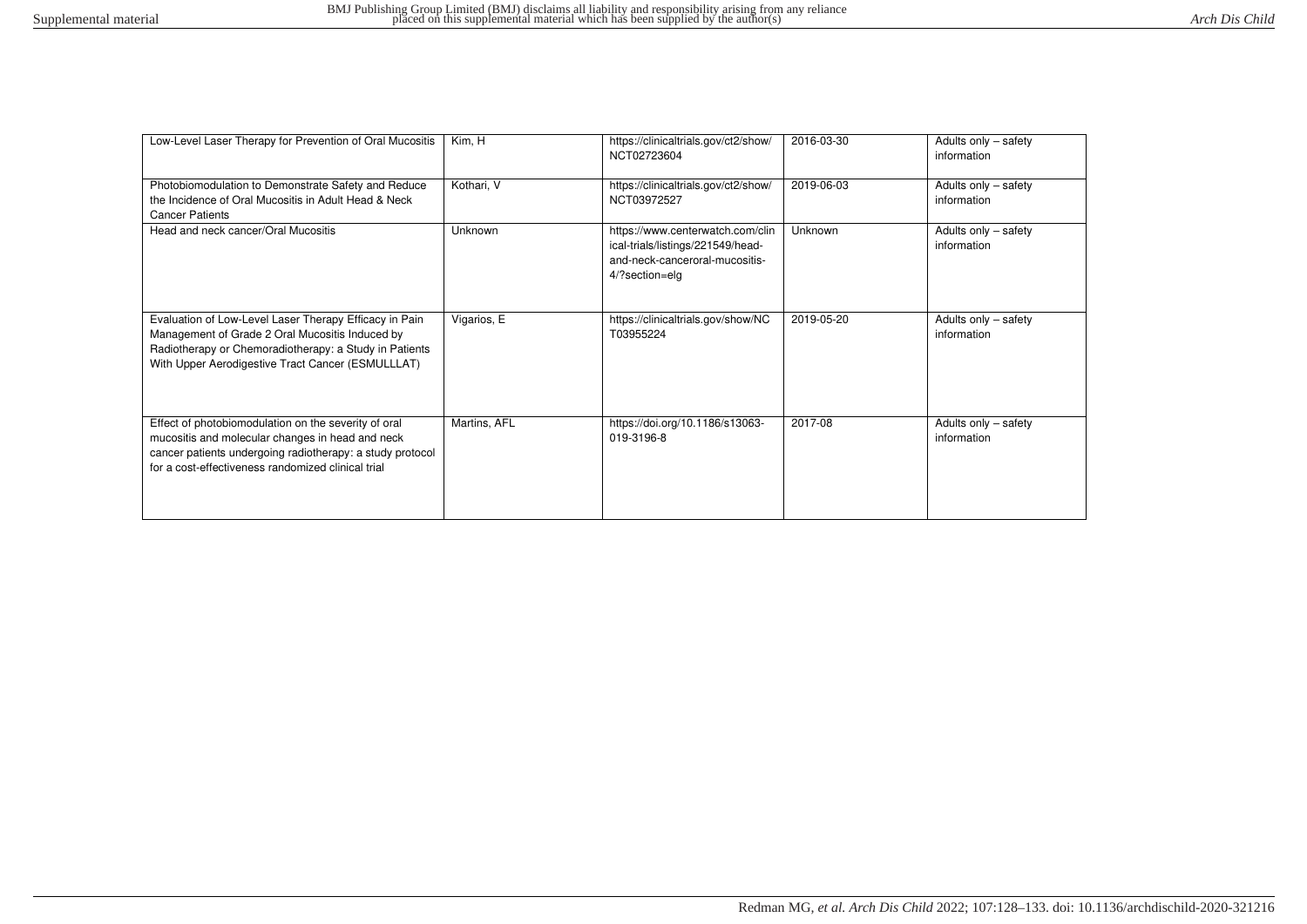| <b>Author</b><br>& Year | Hodgson<br>2012                                                                                                                                           | Salvador<br>2017                                                                                                                                                                                                                                                                                                                              | Amadori<br>2018                                                                                                                                                    | Ahmed<br>2015                                                                                                                                                                                                                 | Cruz<br>2007                                                                                                                                                              | <b>Kuhn</b><br>2009                                                                                                                                                                   | Amador<br>i 2016                                                                                                                                                                                            | Abramoff<br>2008                                                                                                                                      | Gobbo<br>2018                                                                                                                                                                                                                                                                           | Cowe<br>n 1997                                                                                                                                                                                                                                    | Fani<br>2013                                                                                                                                                                    | Silva<br>2015                                                                                                                                                                                                                                                                                                                                                                        | Silva<br>2011                                                                                                                                                                                               | Khouri<br>2009                                                                               |
|-------------------------|-----------------------------------------------------------------------------------------------------------------------------------------------------------|-----------------------------------------------------------------------------------------------------------------------------------------------------------------------------------------------------------------------------------------------------------------------------------------------------------------------------------------------|--------------------------------------------------------------------------------------------------------------------------------------------------------------------|-------------------------------------------------------------------------------------------------------------------------------------------------------------------------------------------------------------------------------|---------------------------------------------------------------------------------------------------------------------------------------------------------------------------|---------------------------------------------------------------------------------------------------------------------------------------------------------------------------------------|-------------------------------------------------------------------------------------------------------------------------------------------------------------------------------------------------------------|-------------------------------------------------------------------------------------------------------------------------------------------------------|-----------------------------------------------------------------------------------------------------------------------------------------------------------------------------------------------------------------------------------------------------------------------------------------|---------------------------------------------------------------------------------------------------------------------------------------------------------------------------------------------------------------------------------------------------|---------------------------------------------------------------------------------------------------------------------------------------------------------------------------------|--------------------------------------------------------------------------------------------------------------------------------------------------------------------------------------------------------------------------------------------------------------------------------------------------------------------------------------------------------------------------------------|-------------------------------------------------------------------------------------------------------------------------------------------------------------------------------------------------------------|----------------------------------------------------------------------------------------------|
| Study                   | Amelioratio<br>n of oral<br>mucositis<br>pain by<br>NASA near-<br>infrared<br>light-<br>emitting<br>diodes in<br>bone<br>marrow<br>transplant<br>patients | Effect of<br>photobiomo<br>dulation<br>therapy on<br>reducing<br>the chemo-<br>induced oral<br>mucositis<br>severity and<br>on salivary<br>levels of<br>CXCL8/inter<br>leukin 8.<br>nitrite, and<br>myeloperoxi<br>dase in<br>patients<br>undergoing<br>hematopoie<br>tic stem cell<br>transplantati<br>on: a<br>randomized<br>clinical trial | Effectivenes<br>s of low-<br>level laser<br>therapy in<br>the<br>prevention<br>and<br>treatment of<br>chemothera<br>py-induced<br>oral<br>mucositis in<br>children | Evaluation<br>of Low<br>Level Laser<br>Therapy in<br>the<br>Manageme<br>nt of<br>Chemother<br>apy-<br>Induced<br>Oral<br>Mucositis in<br>Pediatric<br>and Young<br>Cancer<br>Patients : a<br>Randomize<br>d Clinical<br>Trial | Influenc<br>e of<br>low-<br>energy<br>laser in<br>the<br>preventi<br>on of<br>oral<br>mucositi<br>s in<br>children<br>with<br>cancer<br>receivin<br>g<br>chemot<br>herapy | Low-<br>level<br>infrared<br>laser<br>therapy<br>in<br>chemoth<br>erapy-<br>induced<br>oral<br>mucositi<br>s: a<br>randomi<br>zed<br>placebo-<br>controlle<br>d trial in<br>children. | Low-<br>level<br>laser<br>therapy<br>for<br>treatme<br>nt of<br>chemoth<br>erapy-<br>induced<br>oral<br>mucositi<br>s in<br>childhoo<br>d: a<br>randomi<br>zed<br>double-<br>blind<br>controlle<br>d study. | Low-level<br>laser<br>therapy in<br>the<br>prevention<br>and<br>treatment of<br>chemothera<br>py-induced<br>oral<br>mucositis in<br>young<br>patients | Multicen<br>ter<br>randomi<br>zed,<br>double-<br>blind<br>controll<br>ed trial<br>to<br>evaluat<br>e the<br>efficacy<br>of laser<br>therapy<br>for the<br>treatme<br>nt of<br>severe<br>oral<br>mucositi<br>s<br>induced<br>by<br>chemot<br>herapy<br>in<br>children<br>: laMPO<br>RCT. | Low<br>energy<br>Helium<br>-Neon<br>laser<br>in the<br>preven<br>tion of<br>oral<br>mucosi<br>tis in<br>patient<br>s<br>underg<br>oing<br>bone<br>marro<br>W<br>transpl<br>ant:<br>results<br>of a<br>double<br>blind<br>rando<br>mized<br>trial. | The<br>effect of<br>the low-<br>level<br>laser on<br>preventi<br>on of<br>chemoth<br>erapy-<br>induced<br>oral<br>mucositi<br>s in<br>patients<br>with<br>acute<br>leukemi<br>a | The<br>Impact<br>of Low-<br>Level<br>Laser<br>Therapy<br>on Oral<br>Mucositi<br>s and<br>Quality<br>of Life in<br>Patients<br>Undergoi<br>ng<br>Hematop<br>oietic<br>Stem<br>Cell<br>Transpla<br>ntation<br>Using<br>the Oral<br>Health<br>Impact<br>Profile<br>and the<br>Function<br>al<br>Assessm<br>ent of<br>Cancer<br>Therapy-<br>Bone<br>Marrow<br>Transpla<br>ntation<br>Que | The<br>Preventi<br>on of<br>Induced<br>Oral<br>Mucositi<br>s with<br>Low-<br>Level<br>Laser<br>Therapy<br>in Bone<br>Marrow<br>Transpla<br>ntation<br>Patients:<br>Α<br>Randomi<br>zed<br>Clinical<br>Trial | Use of<br>therapeutic<br>laser for<br>prevention<br>and<br>treatment of<br>oral<br>mucositis |
| No of<br>childre<br>n   | 29                                                                                                                                                        | unknown                                                                                                                                                                                                                                                                                                                                       | unknown                                                                                                                                                            | unknown                                                                                                                                                                                                                       | 60                                                                                                                                                                        | $\overline{21}$                                                                                                                                                                       | 123                                                                                                                                                                                                         | $\overline{13}$                                                                                                                                       | 101                                                                                                                                                                                                                                                                                     | $\mathbf{2}$                                                                                                                                                                                                                                      | unknow<br>$\mathbf n$                                                                                                                                                           | unknow<br>$\mathbf n$                                                                                                                                                                                                                                                                                                                                                                | unknow<br>$\mathbf n$                                                                                                                                                                                       | unknown                                                                                      |

**Supplementary Table 7: Protocols used by the studies included in the efficacy comparison (Empty fields indicate information not available)**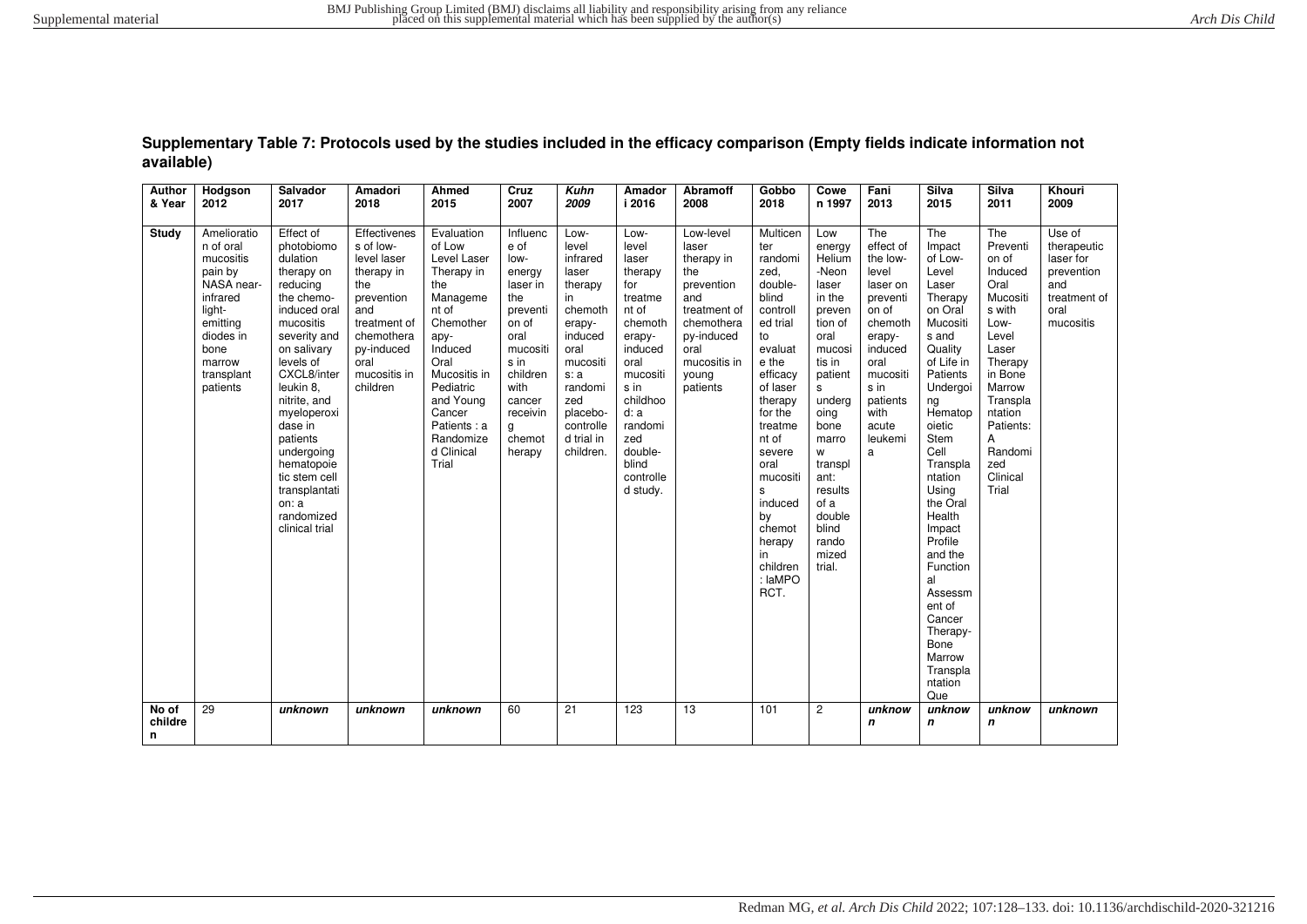| Preve<br>ntion<br>and or<br><b>Treat</b><br>ment<br>Intra<br>oral or<br>extra<br>oral<br>Countr | Prevention/t<br>reatment<br>Extraoral<br><b>USA</b>                        | Prevention/t<br>reatment<br>Intraoral<br><b>Brazil</b>                                                   | Prevention/t<br>reatment<br>Intraoral<br>Italy               | Prevention/t<br>reatment<br>intraoral<br>Iraq                                                                        | Preventi<br>on<br>intraoral<br><b>Brazil</b> | Treatme<br>nt<br>intraoral<br><b>Brazil</b>                                                                                   | Treatme<br>nt<br>intraoral<br>Italy                                                                 | Prevention/t<br>reatment<br>intraoral<br><b>Brazil</b>                                                   | Treatme<br>nt<br>intraoral<br>Italy                                                                                                                           | Preven<br>tion<br>intraor<br>al<br>France                                                                            | Preventi<br>on<br>intraoral<br>Iran                                                   | Preventi<br>on<br>intraoral<br><b>Brazil</b> | Preventi<br>on<br>intraoral<br><b>Brazil</b> | Prevention/t<br>reatment<br>intraoral<br><b>Brazil</b>                                                                      |
|-------------------------------------------------------------------------------------------------|----------------------------------------------------------------------------|----------------------------------------------------------------------------------------------------------|--------------------------------------------------------------|----------------------------------------------------------------------------------------------------------------------|----------------------------------------------|-------------------------------------------------------------------------------------------------------------------------------|-----------------------------------------------------------------------------------------------------|----------------------------------------------------------------------------------------------------------|---------------------------------------------------------------------------------------------------------------------------------------------------------------|----------------------------------------------------------------------------------------------------------------------|---------------------------------------------------------------------------------------|----------------------------------------------|----------------------------------------------|-----------------------------------------------------------------------------------------------------------------------------|
| Laser details                                                                                   |                                                                            |                                                                                                          |                                                              |                                                                                                                      |                                              |                                                                                                                               |                                                                                                     |                                                                                                          |                                                                                                                                                               |                                                                                                                      |                                                                                       |                                              |                                              |                                                                                                                             |
| Laser<br>used                                                                                   | <b>LED</b> device<br>(Warp 75,<br>Quantum<br>Devices,<br>Barneveld,<br>WI) | <b>InGaAIP</b><br>laser diode<br>(Twin laser,<br><b>MMOptics</b><br>Ltda., São<br>Carlos, SP,<br>Brazil) | diode laser                                                  | iLase <sup>™</sup><br>(BIOLASE,<br>Inc., Irivine,<br>CA92618<br>USA,<br>continuous<br>infrared<br>AlGalnAs<br>diode) | <b>MMOpti</b><br>cs laser                    | GaA1As<br>laser<br><b>[Dental</b><br>Manufac<br>tory<br>Compan<br>y (DMC)<br>Equipm<br>ent (Sao<br>Carlos,<br>SP,<br>Brazil)] | diode<br>laser<br>(DioBea<br>m 830,<br><b>CMS</b><br>Dental,<br>Copenh<br>agen,<br>Denmar<br>$k)$ . | AsGaAl<br>diode laser<br>(THERA<br>LASER:<br><b>DMC</b><br>Equipments<br>Ltda. São<br>Carlos,<br>Brazil) | diode<br>laser<br>device<br>(class<br>IV, K-<br>Laser<br>Cube<br>series.<br>Eltech<br>K-<br>Laser,<br>Via<br>Castagn<br>ole<br>$20/H$ ,<br>Treviso,<br>Italy) | He-Ne<br>laser.<br>prototy<br>рe<br>purcha<br>sed<br>from<br>Frada<br>ma<br>S.A.,<br>Genev<br>a,<br>Switze<br>rland. | A diode<br>laser<br>(Alumin<br>um<br>Gallium<br>Indium;<br>Azor-2k-<br>02,<br>Russia) | InGaAIP<br>diode<br>laser                    | InGaAIP<br>diode<br>laser                    | indium<br>qallium<br>aluminum<br>phosphide<br>(InGaAIP)<br>AND and<br>gallium<br>aluminum<br>arsenide<br>(GaAlAs)<br>lasers |
| Wavel<br>ength                                                                                  | 670<br>$(\pm 10)$ nm                                                       | 660 nm                                                                                                   | 830nm                                                        | 940±15nm                                                                                                             | 780nm                                        | 830nm                                                                                                                         | 830nm                                                                                               | 685nm                                                                                                    | 660 and<br>970nm<br>combin<br>ed<br>wavelen<br>gths                                                                                                           | 632.8n<br>m                                                                                                          | 660nm                                                                                 | 660nm                                        | 660nm                                        | 660nm and<br>780 nk                                                                                                         |
| <b>Fluenc</b><br>е                                                                              |                                                                            |                                                                                                          |                                                              |                                                                                                                      |                                              |                                                                                                                               |                                                                                                     | $72$ J/cm2                                                                                               | 36.8<br>J/cm2                                                                                                                                                 |                                                                                                                      |                                                                                       |                                              |                                              |                                                                                                                             |
| Energ<br>у<br>deliver<br>y<br>(densit<br>V)                                                     | 4 J/cm2                                                                    | 4 J/cm2                                                                                                  | Prophylactic<br>$-2.2$ J/cm2;<br>Therapeutic<br>$-4.5$ J/cm2 | $4.2$ J/cm <sup>2</sup>                                                                                              | 4J/cm2                                       | 4 J/cm2                                                                                                                       | 4.5<br>J/cm2                                                                                        |                                                                                                          | 8 J/cm2                                                                                                                                                       | 1.5<br>J/cm2                                                                                                         | $1.5$ J per<br>point                                                                  | $4$ J/cm2                                    | 4 J/cm2                                      | 6.3 J/cm2                                                                                                                   |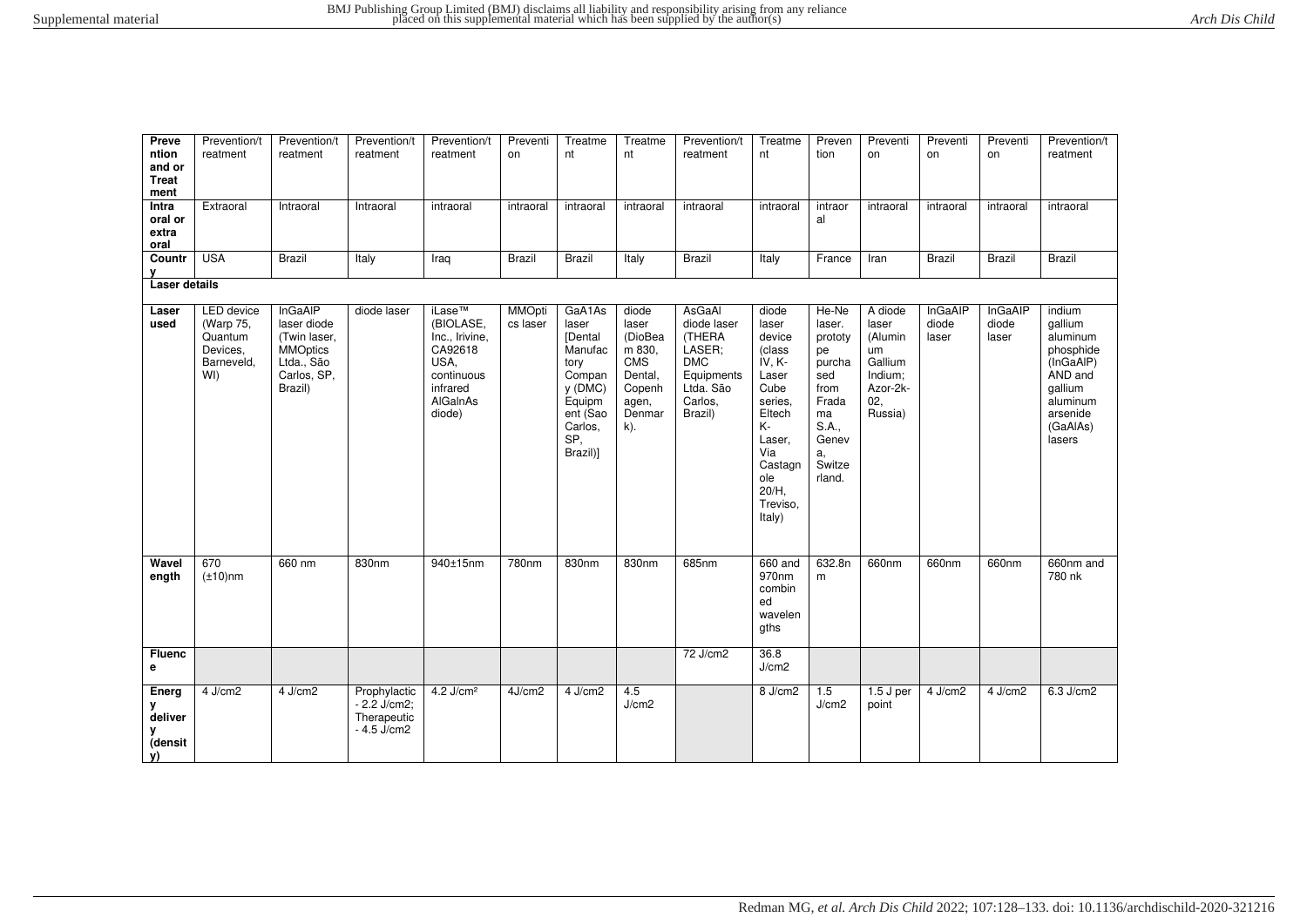| <b>Numb</b><br>er of<br>irradia<br>ted<br>points             | $\overline{c}$                         | 10               |                                                  | 10                                                          | 5                 |       | 5                 | $\overline{18}$                    | 9                 | 15                  | $\overline{12}$ | 10                      | 10                      |                                                       |
|--------------------------------------------------------------|----------------------------------------|------------------|--------------------------------------------------|-------------------------------------------------------------|-------------------|-------|-------------------|------------------------------------|-------------------|---------------------|-----------------|-------------------------|-------------------------|-------------------------------------------------------|
| Energ<br>у<br>deliver<br>ed                                  | $\overline{12}$<br>J/cm2/treat<br>ment | 12.8 J/day       |                                                  |                                                             |                   |       |                   | 2 J per<br>point of<br>application | 8J/ area          | 54<br>J/sessi<br>on |                 | 12.8<br>J/day           | 12.8<br>J/day           |                                                       |
| Spot<br>size                                                 |                                        | $0.04$ cm2       | 1 cm <sub>2</sub>                                |                                                             |                   |       | 1 cm <sub>2</sub> | 600<br>micrometer<br>spot          | 1 cm <sub>2</sub> |                     | 2mm             | 0.04<br>cm <sub>2</sub> | 0.04<br>cm <sub>3</sub> |                                                       |
| <b>Time</b><br>spent<br>at<br>each<br>point<br>(secon<br>ds) | 80 s                                   | 4s               | Prophylactic<br>$-15s;$<br>Therapeutic<br>$-30s$ | 30s                                                         |                   |       | 30s               | 54 s                               | 25s               | 10 <sub>s</sub>     | 60s             | 4s                      | 4s                      | 10 <sub>s</sub>                                       |
| Power<br>densit<br>v                                         | $\overline{50}$<br>mW/cm2              |                  |                                                  |                                                             |                   |       |                   |                                    |                   |                     |                 |                         |                         |                                                       |
| Power                                                        |                                        | 40 <sub>mw</sub> | 150mW                                            | 0.3 <sub>m</sub><br>'output<br>power'<br>sounds<br>wrong??) | 60 <sub>m</sub> W | 100mW | 150mW             | 35mW                               | 3.2W<br>Peak      | 60 <sub>m</sub> W   | $25 \text{ mW}$ | 40 <sub>m</sub> W       | 40mW                    | $25 \text{ mW}$                                       |
| Frequ<br>ency<br>of<br><b>LLLT</b>                           | daily                                  | daily            | daily                                            | daily                                                       | daily             | daily | daily             | alternate<br>days                  | daily             | daily               | twice<br>weekly | daily                   | daily                   | daily<br>(different<br>laser on<br>alternate<br>days) |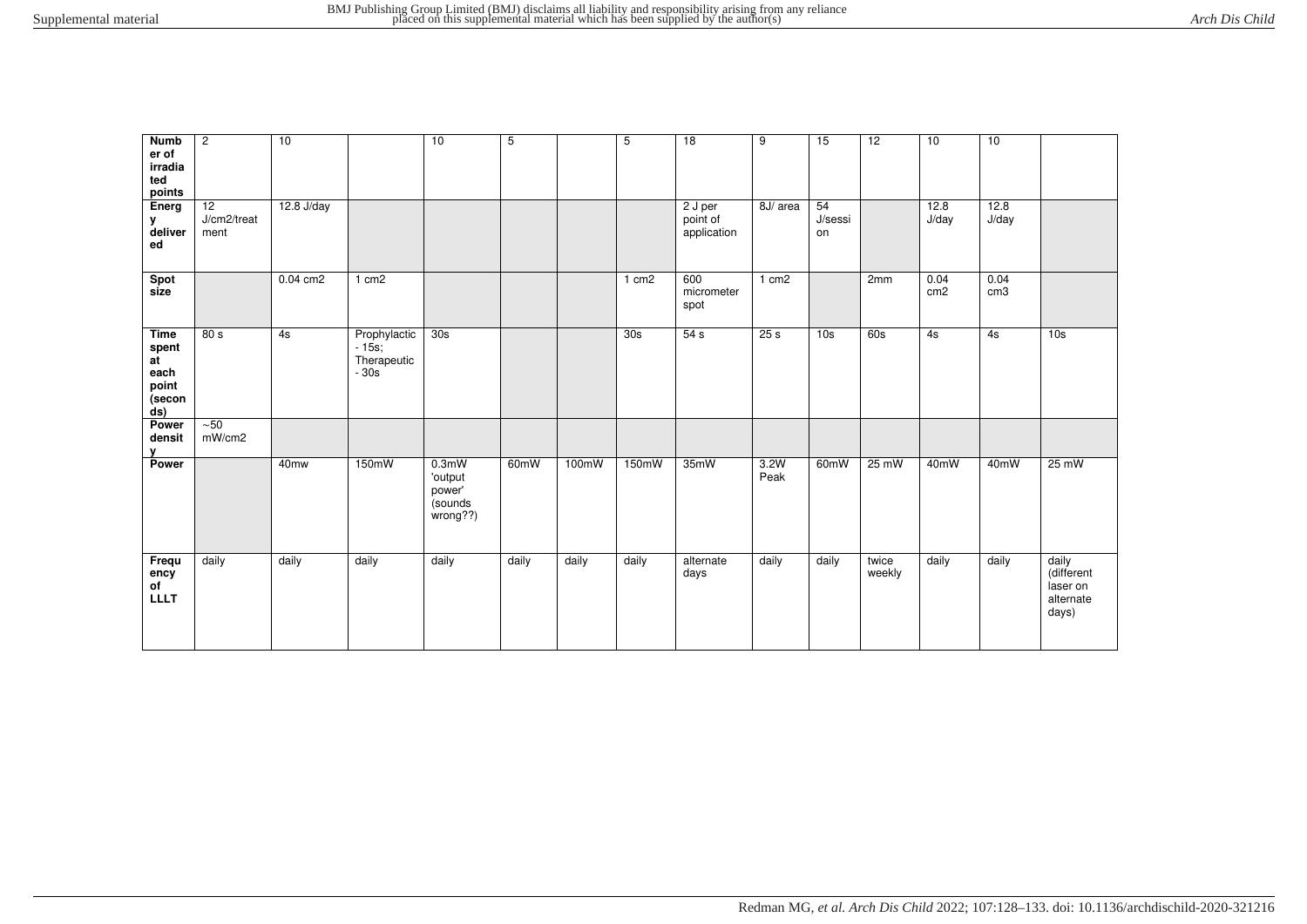| Durati<br>on of<br><b>LLLT</b> | 15 days | from the<br>first day of<br>the<br>conditioning<br>regimen<br>and<br>continued<br>every day<br>until the<br>seventh<br>post-<br>transplant<br>day $(D+7)$ | 5 days | 3 weeks | 5 days | 5 days | 4 days | 5 days<br>(prophylacti<br>c); $5 \text{ days}$<br><b>MINIMUM</b><br>(therapeutic | 4 days | 5 days<br>$(d-5)$ to<br>$d-1)$ | I month | 1st day<br>of the<br>condition<br>ing<br>regimen<br>through<br>to the<br>7th day<br>after<br>transpla<br>ntation<br>$(D + 7)$ | Daily<br>sessions<br>began<br>on D-4<br>and<br>continue<br>d<br>through<br>to $D+4$ . | Prevention:<br>1st day of<br>conditioning<br>until clinical<br>manifestatio<br>n of oral<br>mucositis.<br>Treatment:<br>started from<br>initial<br>clinical<br>manifestatio<br>ns of<br>mucositis<br>with follow-<br>up until<br>$D+15$ after<br>transplantati<br>on |
|--------------------------------|---------|-----------------------------------------------------------------------------------------------------------------------------------------------------------|--------|---------|--------|--------|--------|----------------------------------------------------------------------------------|--------|--------------------------------|---------|-------------------------------------------------------------------------------------------------------------------------------|---------------------------------------------------------------------------------------|----------------------------------------------------------------------------------------------------------------------------------------------------------------------------------------------------------------------------------------------------------------------|
|--------------------------------|---------|-----------------------------------------------------------------------------------------------------------------------------------------------------------|--------|---------|--------|--------|--------|----------------------------------------------------------------------------------|--------|--------------------------------|---------|-------------------------------------------------------------------------------------------------------------------------------|---------------------------------------------------------------------------------------|----------------------------------------------------------------------------------------------------------------------------------------------------------------------------------------------------------------------------------------------------------------------|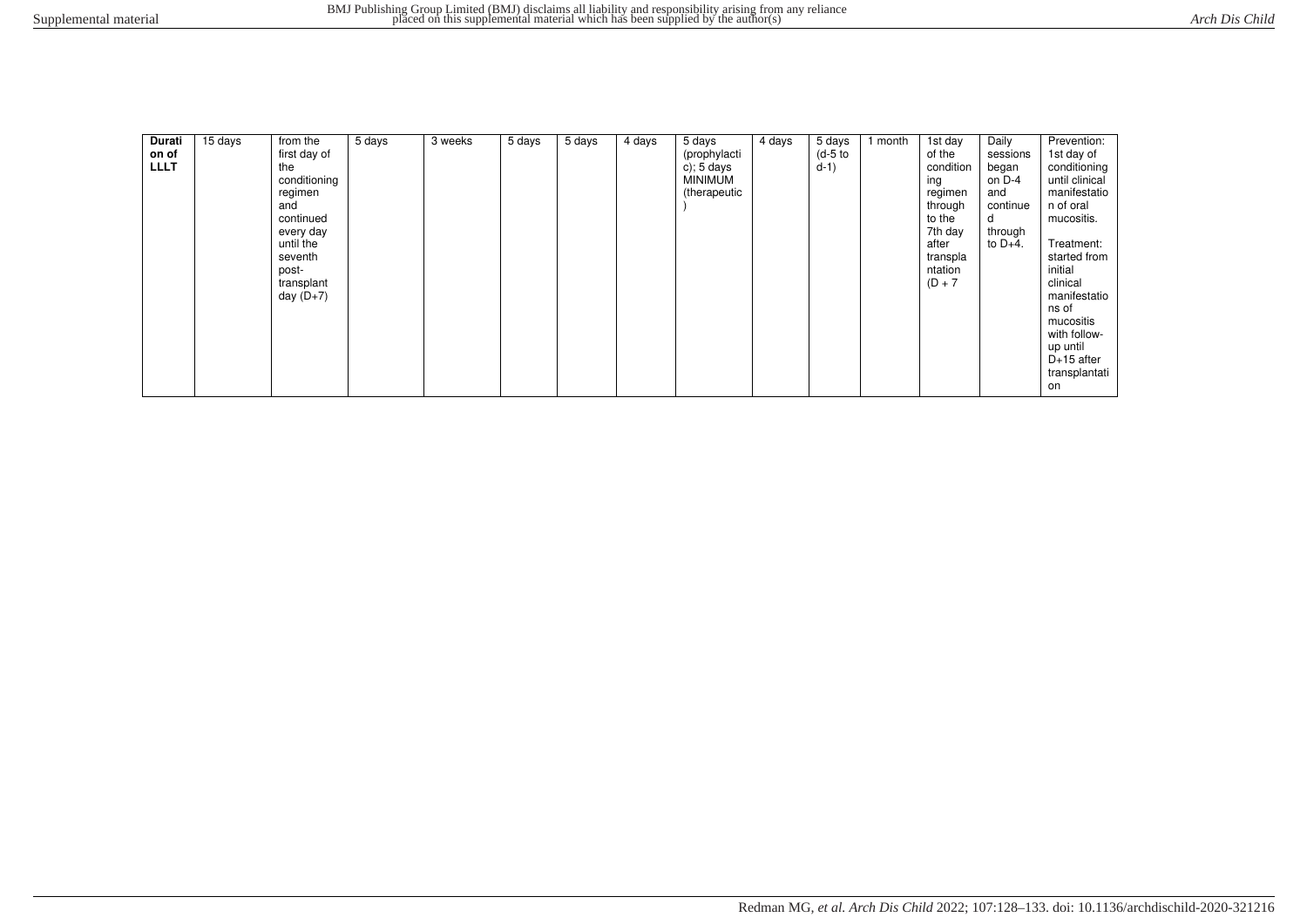# **Supplementary Table 8: Merging WHO and NCI CTC grading systems**

#### **Merging of WHO and NCI CTC grades**

Different authors used different grading scales for the severity of oral mucositis.

Hodgson et al<sup>1</sup> provided us with unpublished baseline data for their patients, including each time WHO & NCI CTC grades measured. This gave us 157 NCI CTC measurements to compare with 157 WHO measurements in our population of children with cancer. Comparing the frequency of measurements of different grades, we used Spearman's rank correlation co-efficient. This demonstrated Spearman's p = 0.7 [95% CI -0.477, 0.978], p value = 0.233<sup>2</sup>. There is a strong correlation between these results – even though the description of the grades has some differences, operationally they are similar, with no statistically significant difference between them. Therefore, we chose to combine WHO & NCI CTC grades for the meta-analysis. Both WHO & NCI CTC grades define grade 3 as severe.<sup>3</sup> For the meta-analysis, we compared those with grade ≥3 (severe to life-threatening) mucositis with grade ≤2 (none to moderate) mucositis to enable exploration of the outcome measure of severity of oral mucositis.

1 - Hodgson BD, Margolis DM, Salzman DE, et al. Amelioration of oral mucositis pain by NASA near-infrared light-emitting diodes in bone marrow transplant patients. Support Care Cancer. 2012;20(7):1405-1415. doi:10.1007/s00520-011-1223-8.

2 - Statistical software used: Correlation test. Langtest web application. Available from[: http://langtest.jp/shiny/cor/](http://langtest.jp/shiny/cor/) [cited 25<sup>th</sup> August 2020].

3 – National Institute for Health and Care Excellence. IP overview: Low-level laser therapy for preventing or treating oral mucositis caused by

radiotherapy or chemotherapy. Available from[: https://www.nice.org.uk/guidance/ipg615/documents/overview](https://www.nice.org.uk/guidance/ipg615/documents/overview) [cited 14th Feb 2021].

# **Supplementary Table 9: Narrative synthesis considering effect of LLLT on oral pain**

| <b>RCT</b> | Effect of LLLT on oral pain                                                                     |
|------------|-------------------------------------------------------------------------------------------------|
| Abramoff   | Authors state pain relief in the group receiving therapeutic laser, but statistical analysis is |
| 2008       | not performed.                                                                                  |
| Ahmed      | (Note: Some patients were adults). Prophylactic laser reduced oral pain on day 12 (laser        |
| 2015       | median = 2.5, sham median = 4, p=0.032), 14 (laser median = 0, sham median = 3,                 |
|            | $p=0.008$ , and 16 (laser median = 0, sham median = 2, $p=0.001$ ) of treatment. At days 6,     |
|            | 18 and 20 of treatment, the median score of pain for both groups was 0. At days 8 (laser        |
|            | median = 1.5, sham median = 2, $p=0.458$ ) and 10 (laser median = 2, sham median = 4,           |
|            | p=0.051), there was no statistically significant difference in scores.                          |
| Amadori    | Median Visual Analogue Scale scores of oral pain lower in the laser group at day 4 (laser       |
| 2016       | group = 1, sham group = 2, $p=0.002$ ) and day 7 (laser group median= 0, sham group             |
|            | median = 1, p=0.0005). No difference at day 1 (laser group median = 4, sham group               |
|            | median= $4$ , $p = 0.9$ )                                                                       |
| Amadori    | Abstract reports reduction in OM pain in groups receiving LLLT as treatment of OM.              |
| 2018       | Further details not yet published or available.                                                 |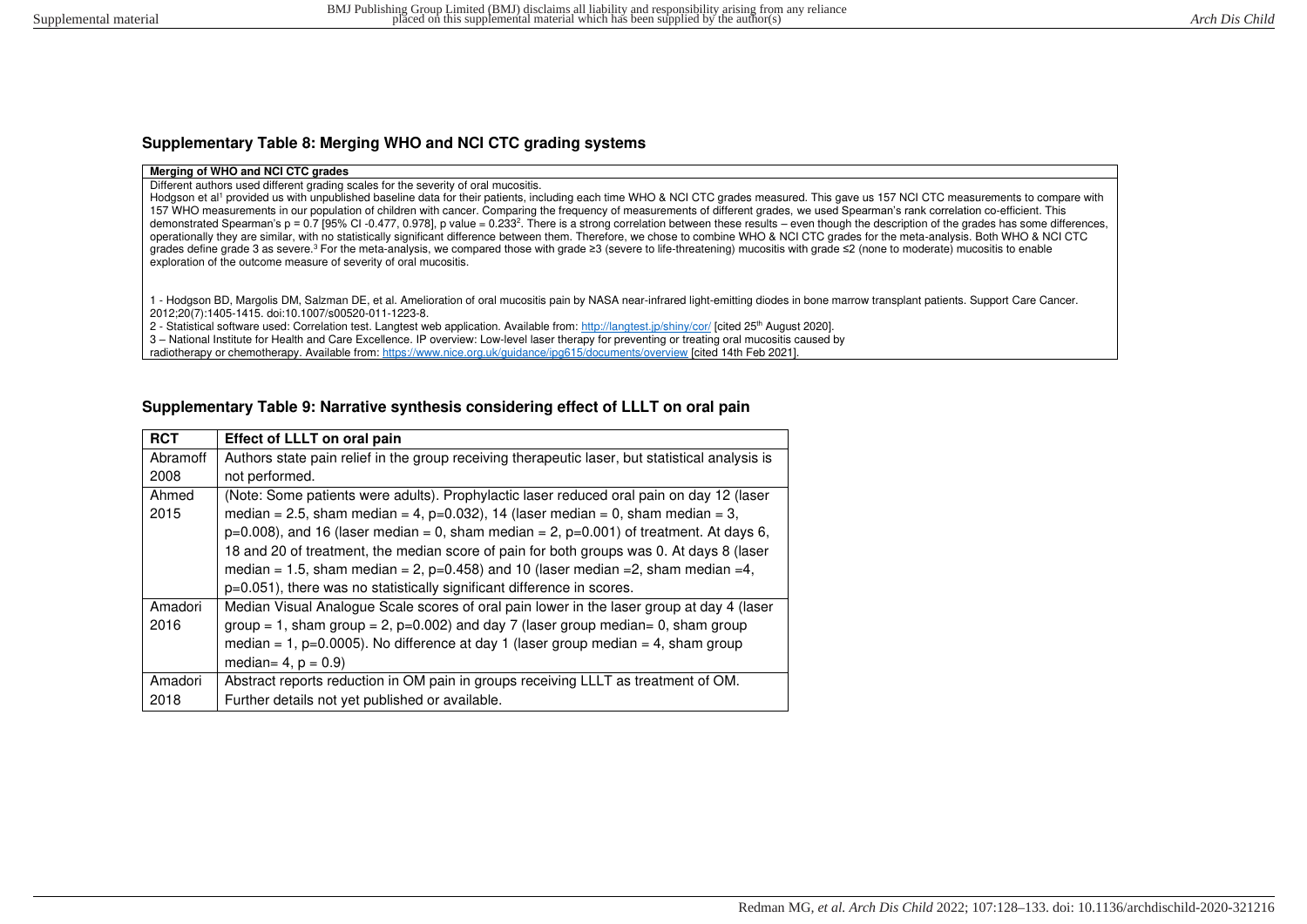| Cowen   | Only 2 patients aged 17 - unable to distil results. Laser application had reduced pain         |  |  |  |  |  |  |
|---------|------------------------------------------------------------------------------------------------|--|--|--|--|--|--|
| 1997    | scores on the threshold of statistical significance: mean pain score $12.7 \pm 1.3$ for laser  |  |  |  |  |  |  |
|         | patients; $20.3 \pm 2.5$ for control patients (p=0.05).                                        |  |  |  |  |  |  |
| Gobbo   | No reduction in self-reported pain at day 4: laser group median = 4, IQR 2-6; control          |  |  |  |  |  |  |
| 2018    | group median 5, IQR $3-7$ ( $p=0.07$ ).                                                        |  |  |  |  |  |  |
|         | Statistically significant reduction in self-reported pain score at day 7: laser group median = |  |  |  |  |  |  |
|         | 1, IQR 0-3; control group median 2.5 IQR 1-5 (p=0.006).                                        |  |  |  |  |  |  |
|         | and day $11$ :                                                                                 |  |  |  |  |  |  |
|         | laser group median = $0$ , IQR 0-1; control group median 1, IQR 0-3 (p=0.01).                  |  |  |  |  |  |  |
| Hodgson | Unpublished data used as in meta-analysis. No statistically significant difference.            |  |  |  |  |  |  |
| 2012    | Standardised mean difference 0.50 (95% CI of -0.38 to 1.38) on days 3-5, 0.02 (95% CI          |  |  |  |  |  |  |
|         | of -0.80 to 0.84) on days 8 to 10, and -0.06 (95% CI of -0.88 to 0.76) on days 11-14.          |  |  |  |  |  |  |

# **Supplementary Table 10: Effect of LLLT on use of analgesia**

| <b>RCT</b> | Effect of LLLT on use of analgesia                                                          |
|------------|---------------------------------------------------------------------------------------------|
| Amadori    | Children treated with LLLT requested less additional analgesia (morphine, tramadol or       |
| 2016]      | paracetamol) than those receiving the sham protocol (p<0.05).                               |
| Cruz       | No statistically significant difference between the mean amount of days where 'painkillers' |
| 2007       | were used in the laser group compared to the control group.                                 |
| Gobbo      | No statistically significant difference between the use of analgesics in the laser group    |
| 2018       | compared to the control group.                                                              |

#### **Supplementary Table 11: Effect of LLLT on nutrition**

| <b>RCT</b> | <b>Effect of LLLT on diet</b>                                                            |
|------------|------------------------------------------------------------------------------------------|
| Cowen      | There was no significant difference between the laser and control group of mean duration |
| 1997       | of parenteral nutrition (p value not provided; only 2 of 30 patients were children)      |
| Cruz       | There was no significant difference between the laser and control group of food intake   |
| 2007       | (kcal) at Day 1 (p=0.207), 8 (p=0.522), or 15 (p=0.876).                                 |
| Hodgson    | This RCT compared patients' ability to tolerate normal/soft/liquid/no diet. Using        |
| 2012       | unpublished data provided by the author and comparing each of the 7 time-points of       |
|            | measurement, there was no significant difference between the laser and control groups    |
|            | $(p=0.3239)$ .                                                                           |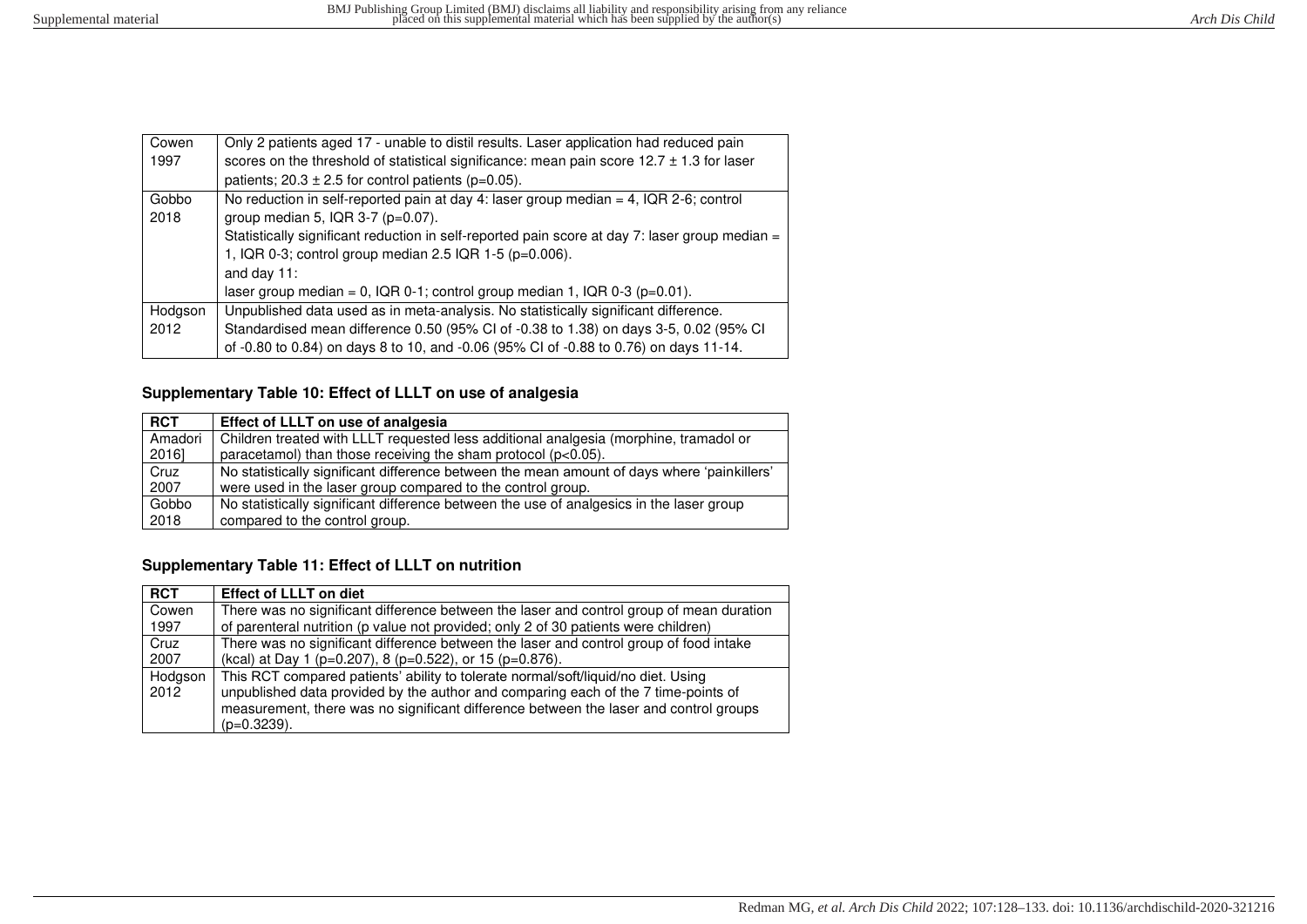## **Supplementary Table 12: Outcome measures considered where not covered elsewhere**

| Study             | <b>Outcome measure</b>                                                 |
|-------------------|------------------------------------------------------------------------|
| Hodgson           | Incidence and duration of erythema and ulceration, WHO pain assessment |
| 2012              |                                                                        |
| Salvador          | Salivary samples                                                       |
| 2017              |                                                                        |
| <b>Cruz 2007</b>  | Drugs used (antibiotics/antivirals/antifungals)                        |
|                   | White cell count                                                       |
|                   | <b>Buccal health</b>                                                   |
|                   | Tooth brushes sessions                                                 |
|                   | <b>Nutritional status</b>                                              |
|                   |                                                                        |
| <b>Kuhn 2009</b>  | Mean duration of OM                                                    |
| Abramoff          | changes in granulocyte levels; oesophagitis (NCI criteria)             |
| 2008              |                                                                        |
| Gobbo 2018        | White cell count/neutrophil count                                      |
|                   | Admission to hospital because of OM alone                              |
| Cowen 1997        | Use of narcotics, daily scores of saliva production                    |
| <b>Silva 2017</b> | Progression of oral mucositis                                          |

## **Supplementary Figure 1: Data extraction form**

# Laser Therapy in Children with Cancer: Data Extraction Form

### Protocol

Melody Redman, Katherine Harris, Bob Phillips. Low level laser therapy to prevent or treat oral mucositis in children with cancer. PROSPERO 2018 CRD42018099772 Available from: [http://www.crd.york.ac.uk/PROSPERO/display\\_record.php?ID=CRD42018099772](http://www.crd.york.ac.uk/PROSPERO/display_record.php?ID=CRD42018099772) 

#### Source

| First Author/Editor | Title | Year | Source (e.g. Journal,<br><b>Trial Registry)</b> |
|---------------------|-------|------|-------------------------------------------------|
|                     |       |      |                                                 |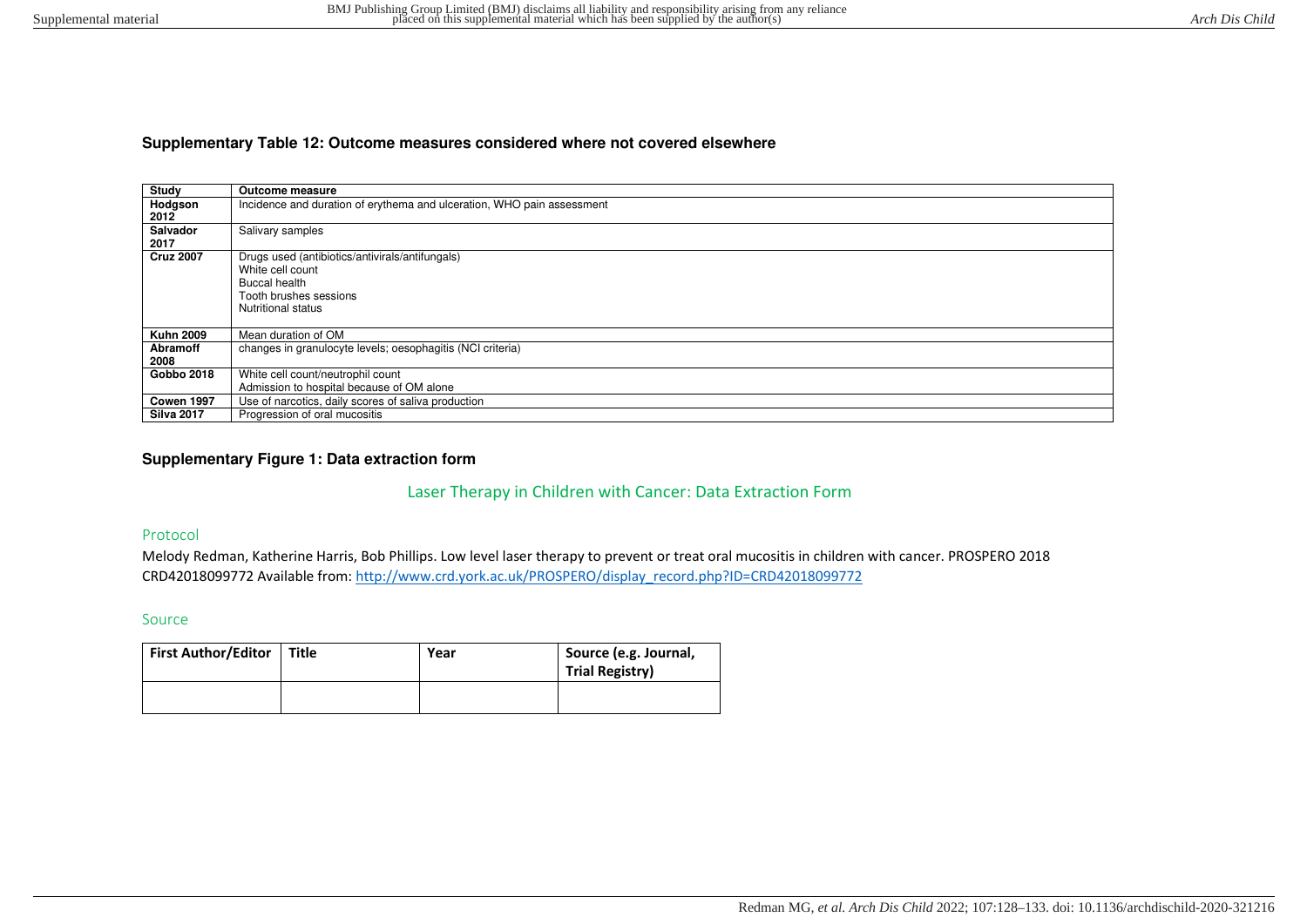# Eligibility for Efficacy/Safety

| <b>Criteria</b> |                                   | Yes/No/Unclear | <b>Comments</b> |
|-----------------|-----------------------------------|----------------|-----------------|
|                 | Received laser therapy as an      |                |                 |
| intervention    |                                   |                |                 |
| For efficacy:   |                                   |                |                 |
|                 | Patients <18 with any form of     |                |                 |
| cancer          |                                   |                |                 |
| For efficacy:   |                                   |                |                 |
|                 | Randomised Control Trial (RCT)    |                |                 |
| Outcome(s)      | oral mucositis, oral<br>pain, etc |                |                 |
|                 |                                   |                |                 |
| adverse events  |                                   |                |                 |
|                 |                                   |                |                 |
|                 |                                   |                |                 |

#### IF YES TO ALL THE ABOVE, PROCEED.

IF NO TO RCT OR AGE<18, BUT OUTCOMES INCLUDE ADVERSE EVENTS, PROCEED BUT STATE TYPE OF TRIAL IN COMMENTS SECTION.

IF UNCLEAR, AWAIT DISCUSSION WITH SECOND REVIEWER.

IF STUDY IS TO BE EXCLUDED, PLEASE RECORD WHY:



## References to this data

If this source has been identified through other methods or the data has been used in other studies, please link the papers in *RevMan 5.3* and list below: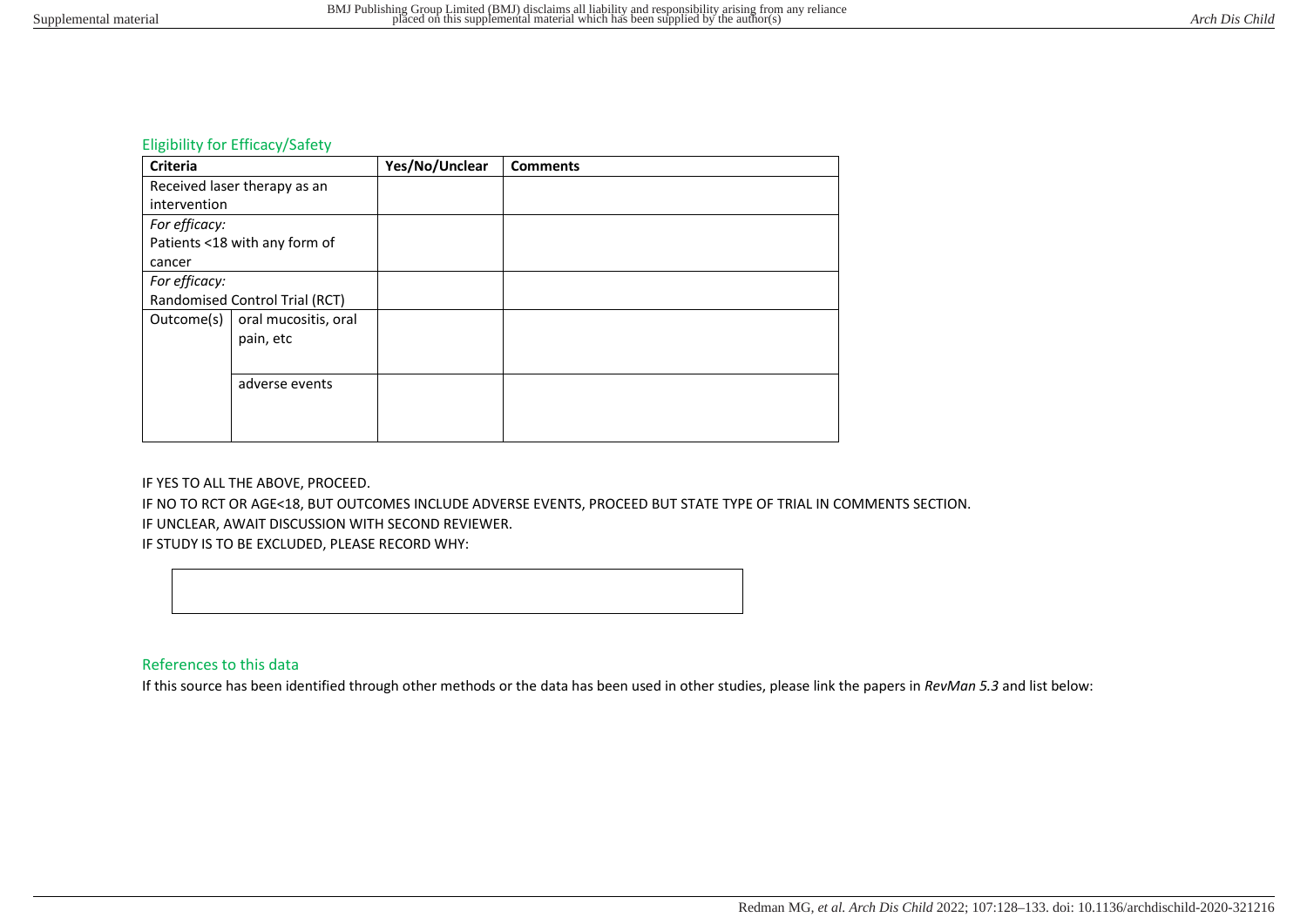| Code | <b>First Author/Editor</b> | Year | Source (e.g.<br>Journal, Trial<br>Registry) |
|------|----------------------------|------|---------------------------------------------|
|      |                            |      |                                             |
|      |                            |      |                                             |
|      |                            |      |                                             |

#### Quality Assessment

If RCT, use Cochrane Risk of Bias tool (Higgins J Green S Cochrane Handbook for Systematic Reviews of Interventions Version 5.1.0 [updated March 2011]. The Cochrane Collaboration 2011 https://handbook-5-1.cochrane.org/chapter\_8/8\_assessing\_risk\_of\_bias\_in\_included\_studies.htm).

If other, use BMC Medical Research Methodology (Loke Y, Price D, Herxheimer A, the Cochrane Adverse Effects Methods Group. Systematic reviews of adverse effects: framework for a structured approach. BMC Medical Research Methodology. 2007 Jul 5;7(1):32.)

#### Trial demographics

|                                                | <b>Comments</b> |
|------------------------------------------------|-----------------|
| <b>Number of participants</b>                  |                 |
| Age of participants (average and range e.g.    |                 |
| median = $7$ years; range = ages 3-17)         |                 |
| Gender distribution (%, raw numbers e.g. 70    |                 |
| males (50%), 70 females (50%))                 |                 |
| Cancer details (e.g. type: leukaemia, staging) |                 |
| Country of study                               |                 |
| <b>Other information</b>                       |                 |

#### Trial characteristics

| Characteristic | Comments (state if unclear) |
|----------------|-----------------------------|
|----------------|-----------------------------|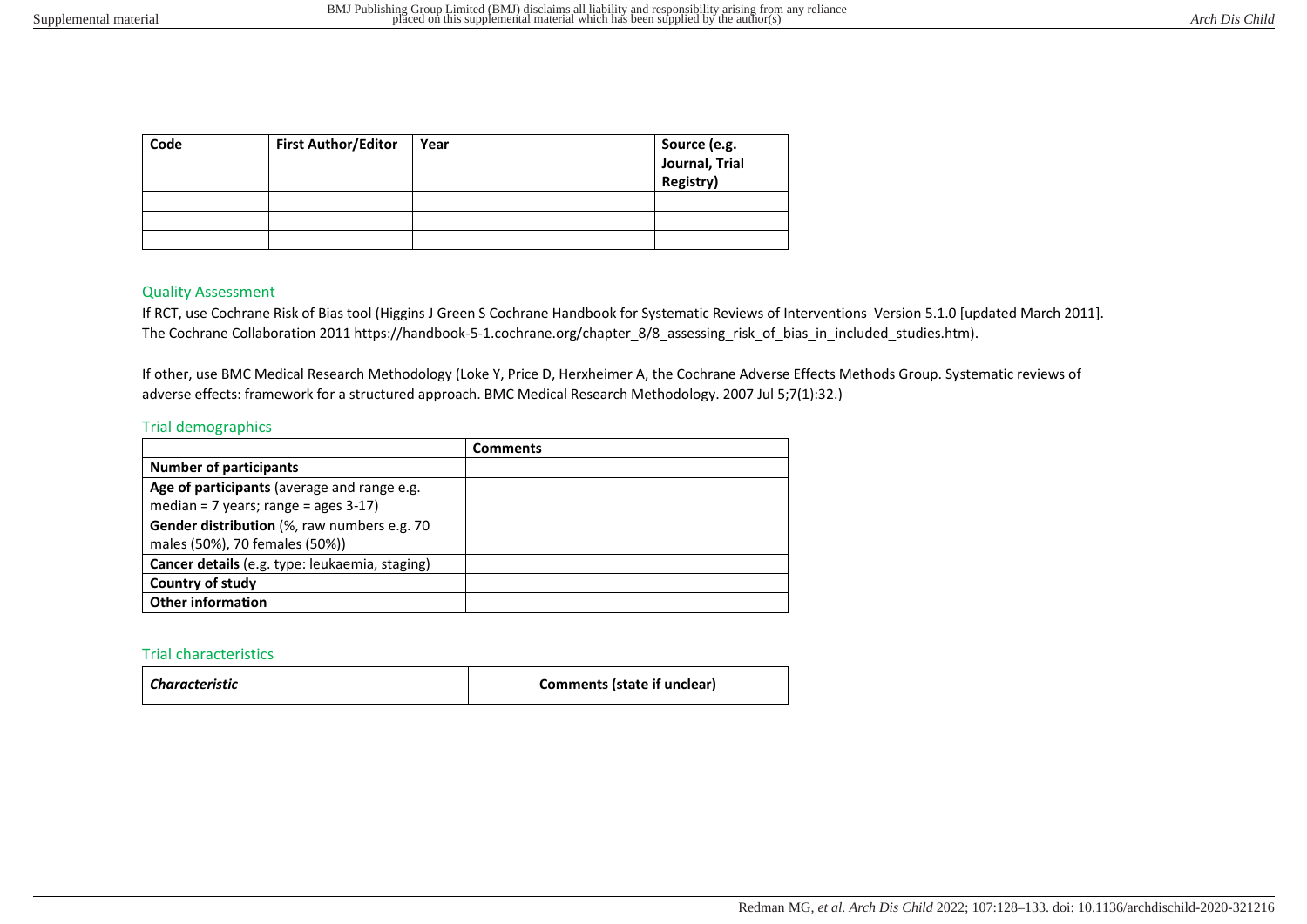- 6

| Single centre or multi-centre                                                                      |  |
|----------------------------------------------------------------------------------------------------|--|
| Eligibility criteria (include definition)                                                          |  |
| Method of randomization and how many<br>participants randomized                                    |  |
| Distribution of participants across intervention<br>groups (e.g. Group $A = 20$ , Group $B = 22$ ) |  |
| Number of participants who received intended<br>treatment                                          |  |
| Number of participants who were analysed                                                           |  |
| Number of participants who experienced an<br>adverse effect                                        |  |
| Form of laser therapy used                                                                         |  |
| Single or multi-therapy                                                                            |  |
| Frequency and method of administration                                                             |  |
| (including duration of each session of oral laser<br>therapy)                                      |  |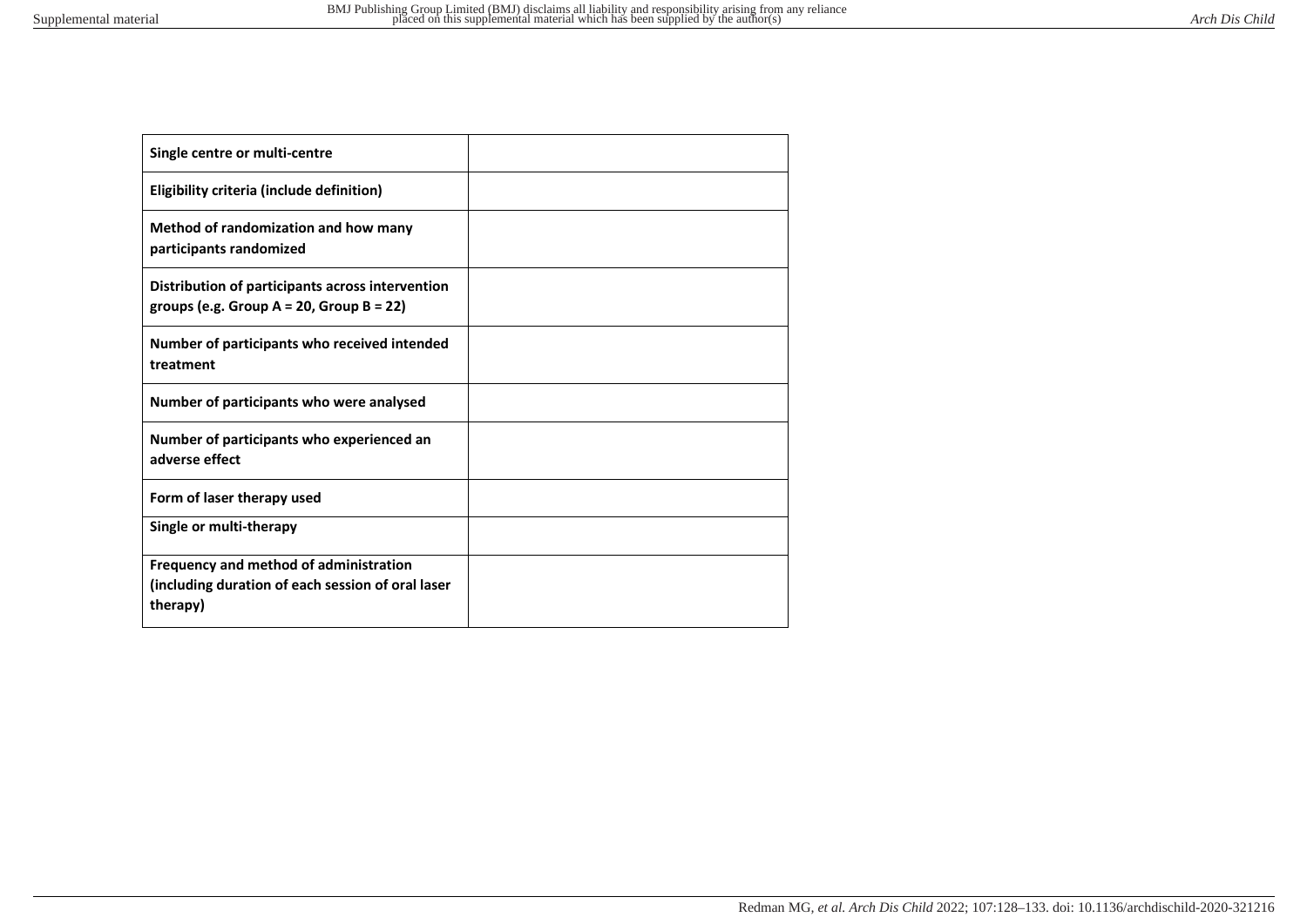| <b>Overall duration of treatment</b>                                                       |  |
|--------------------------------------------------------------------------------------------|--|
| Setting in which laser therapy administered (e.g.<br>hospital, home)                       |  |
| Comparator (e.g. nothing, other treatment)                                                 |  |
| Median/mean (range) length of follow-up<br>reported in this paper                          |  |
| <b>Statistical technique used</b>                                                          |  |
| Time-points when outcomes were measured<br>during the study (e.g. 3 days, 5 days, 10 days) |  |
| Time-points reported in the study (e.g. <1 week,<br><2weeks)                               |  |
| Type of analysis in study (e.g. intention to treat)                                        |  |
| Other                                                                                      |  |

# Primary outcomes for the review

| <b>Outcome</b>                                         | Reported | <b>Comments</b> |
|--------------------------------------------------------|----------|-----------------|
| Severity of oral mucositis                             | Yes / No |                 |
| Timing and intensity of oral pain (+/-ChIMES<br>score) | Yes / No |                 |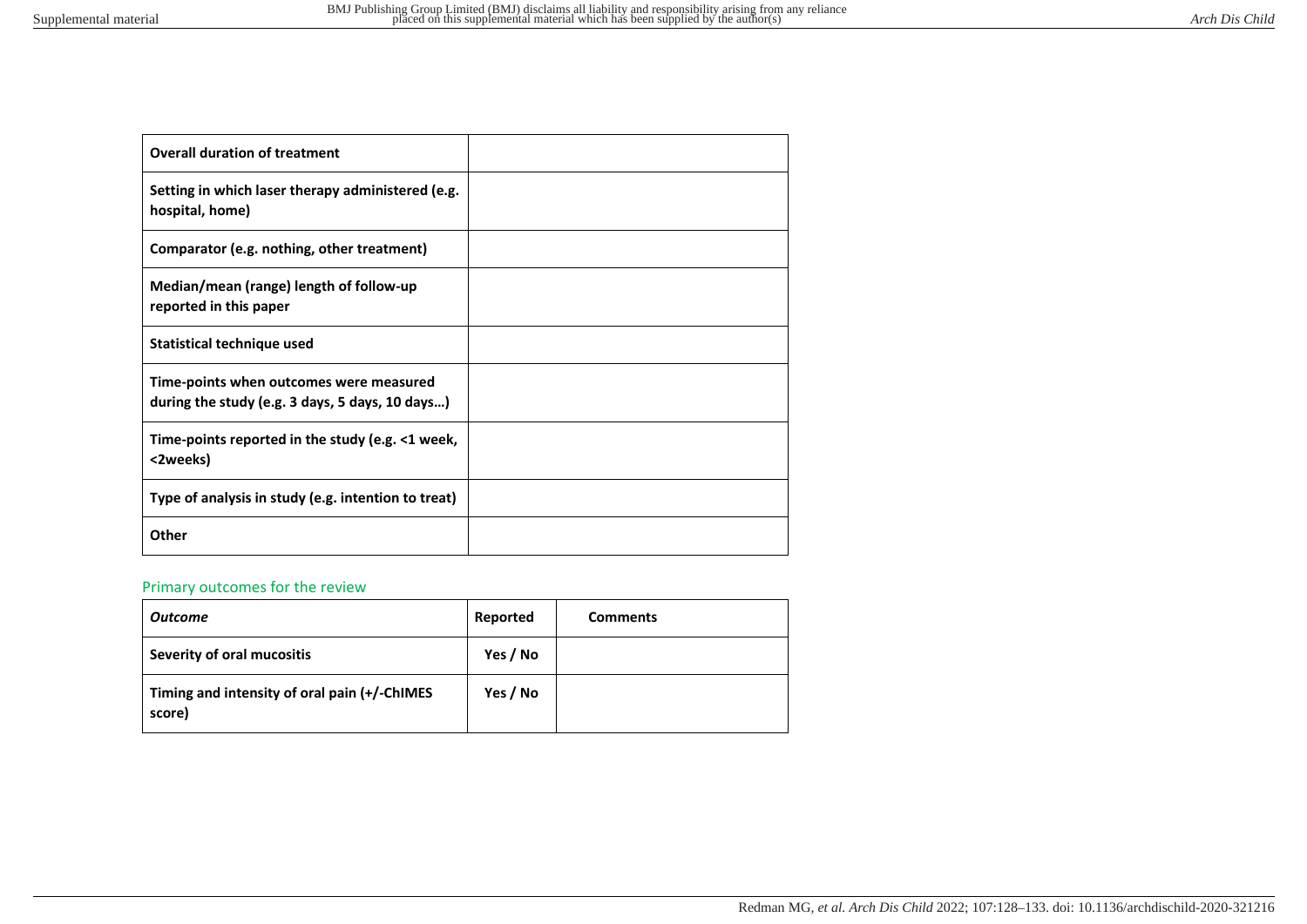| Acceptability / adherence to oral low level laser<br>therapy                                              | Yes / No |  |
|-----------------------------------------------------------------------------------------------------------|----------|--|
| Symptoms, other than pain, considered<br>important to the paedialow level laser<br>therapytric population | Yes / No |  |
| Duration of action of oral low level laser<br>therapy                                                     | Yes / No |  |
| Oral temperature                                                                                          | Yes / No |  |
| Adverse events or reactions                                                                               | Yes / No |  |

# Secondary outcomes for the review

| <b>Outcome</b>                                                 | Reported | <b>Comments</b> |
|----------------------------------------------------------------|----------|-----------------|
| Interruptions to cancer treatment                              | Yes / No |                 |
| Oral pain on a 0 (no pain) to 10 (maximum pain)<br>scale       | Yes / No |                 |
| <b>Quality of life</b>                                         | Yes / No |                 |
| Normalcy of diet (days of total parenteral<br>nutrition - TPN) | Yes / No |                 |
| Duration of hospitalisation (days)                             | Yes / No |                 |
| Other                                                          | Yes / No |                 |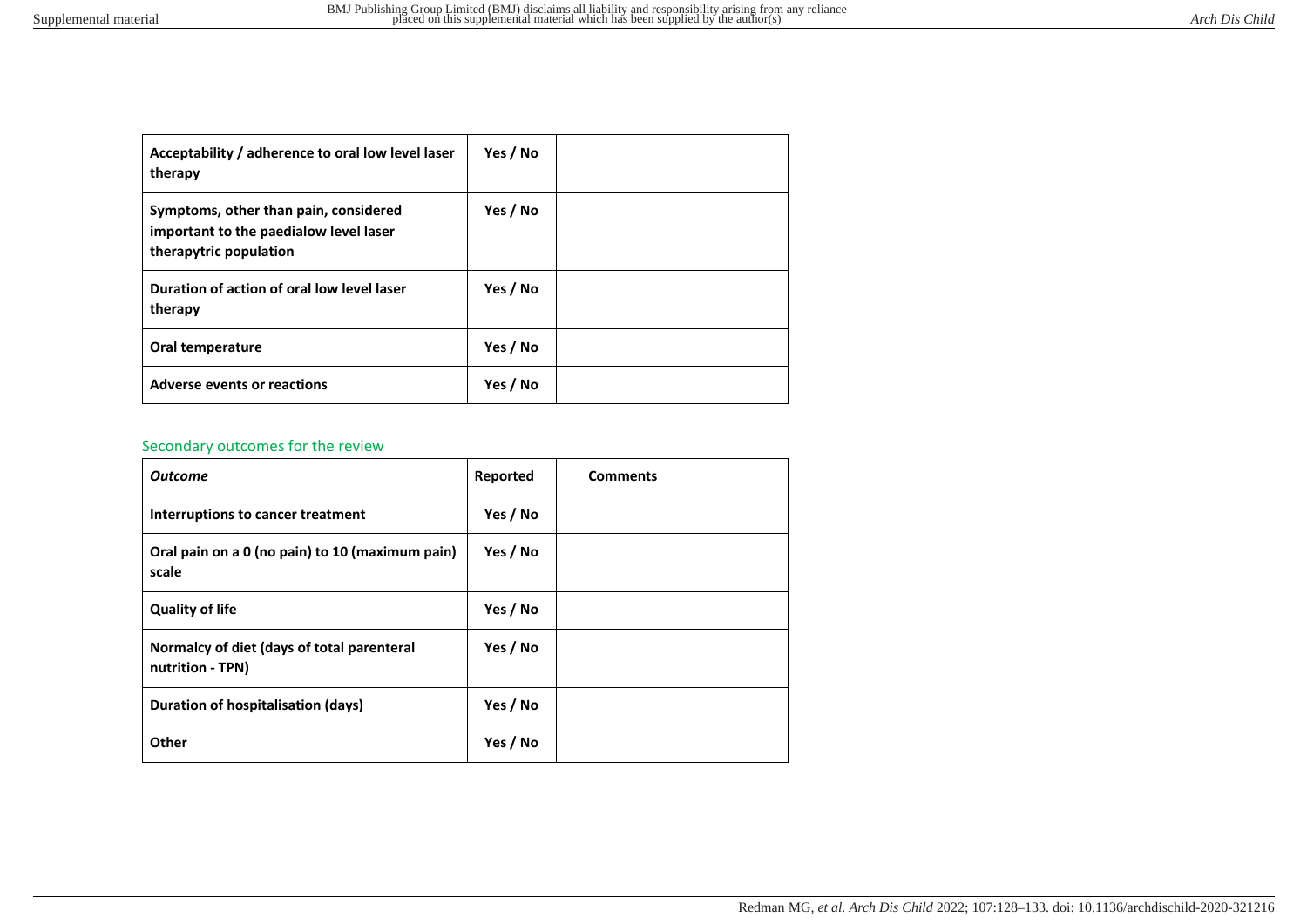|                       |           |  |  | Code of paper                                                                                                                                                                         |                                                          |  |                      |                                            |  |  |
|-----------------------|-----------|--|--|---------------------------------------------------------------------------------------------------------------------------------------------------------------------------------------|----------------------------------------------------------|--|----------------------|--------------------------------------------|--|--|
|                       |           |  |  |                                                                                                                                                                                       |                                                          |  |                      |                                            |  |  |
|                       |           |  |  |                                                                                                                                                                                       | <b>Outcome(s) of interest</b><br>and definition in study |  |                      |                                            |  |  |
|                       |           |  |  |                                                                                                                                                                                       |                                                          |  |                      |                                            |  |  |
|                       |           |  |  |                                                                                                                                                                                       |                                                          |  |                      |                                            |  |  |
| Supplemental material |           |  |  | BMJ Publishing Group Limited (BMJ) disclaims all liability and responsibility arising from any reliance placed on this supplemental material which has been supplied by the author(s) |                                                          |  |                      | Arch Dis Child                             |  |  |
|                       |           |  |  | n                                                                                                                                                                                     | <b>Continuous</b><br>data                                |  |                      |                                            |  |  |
|                       | Mean (SD) |  |  |                                                                                                                                                                                       | Intervention group                                       |  |                      |                                            |  |  |
|                       |           |  |  | Events/number                                                                                                                                                                         | <b>Dichotomous</b><br>data                               |  |                      |                                            |  |  |
|                       |           |  |  | $\mathsf n$                                                                                                                                                                           | Continuous data                                          |  | Control group        |                                            |  |  |
|                       |           |  |  | Mean (SD)                                                                                                                                                                             |                                                          |  |                      |                                            |  |  |
|                       |           |  |  | <b>Episodes or</b><br>people                                                                                                                                                          | <b>Dichotomous</b><br>data                               |  |                      |                                            |  |  |
|                       |           |  |  | SD or SE                                                                                                                                                                              | Details if outcome only<br>described in text             |  |                      |                                            |  |  |
|                       |           |  |  | Length of follow up                                                                                                                                                                   |                                                          |  |                      |                                            |  |  |
|                       |           |  |  | Yes/No/<br><b>Unclear</b>                                                                                                                                                             | <b>Participants blinded</b>                              |  | As.                  |                                            |  |  |
|                       |           |  |  | Yes/No/<br><b>Unclear</b>                                                                                                                                                             | <b>Assessor blinded</b>                                  |  | sessing risk of bias |                                            |  |  |
|                       |           |  |  |                                                                                                                                                                                       | Redman MG, et al. Arch Dis Child 2022; 107:128-          |  |                      | 133. doi: 10.1136/archdischild-2020-321216 |  |  |
|                       |           |  |  | Yes/No/<br><b>Unclear</b>                                                                                                                                                             | <b>Blinding of researcher</b>                            |  |                      |                                            |  |  |
|                       |           |  |  | <b>Other comments</b>                                                                                                                                                                 |                                                          |  |                      |                                            |  |  |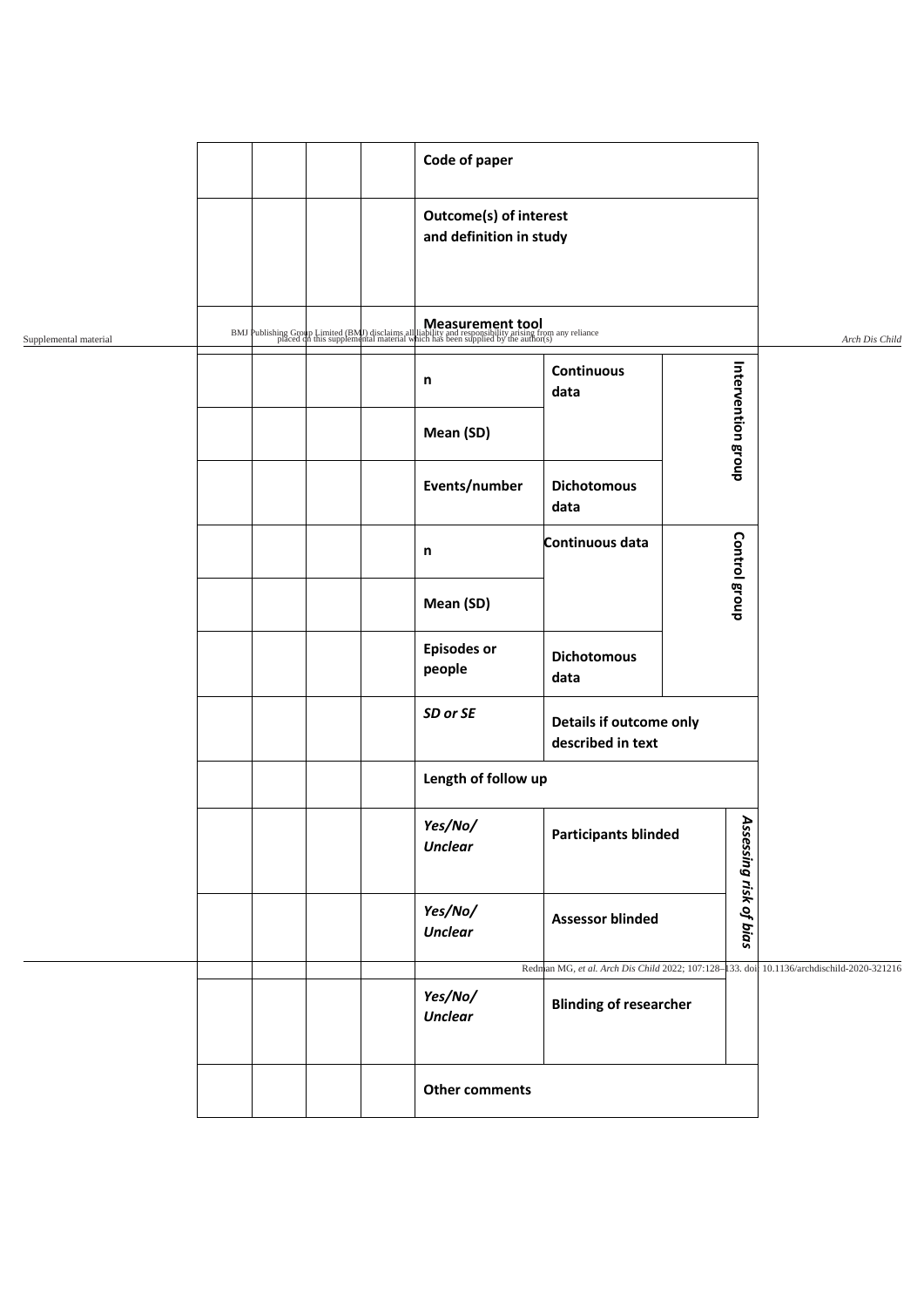| <b>First Author/Editor</b>           | <b>Title</b> | Year | Source (e.g. Journal, Trial<br>Registry) |
|--------------------------------------|--------------|------|------------------------------------------|
| Contact details for unpublished data |              |      |                                          |
| Any other comments                   |              |      |                                          |
|                                      |              |      |                                          |
|                                      |              |      |                                          |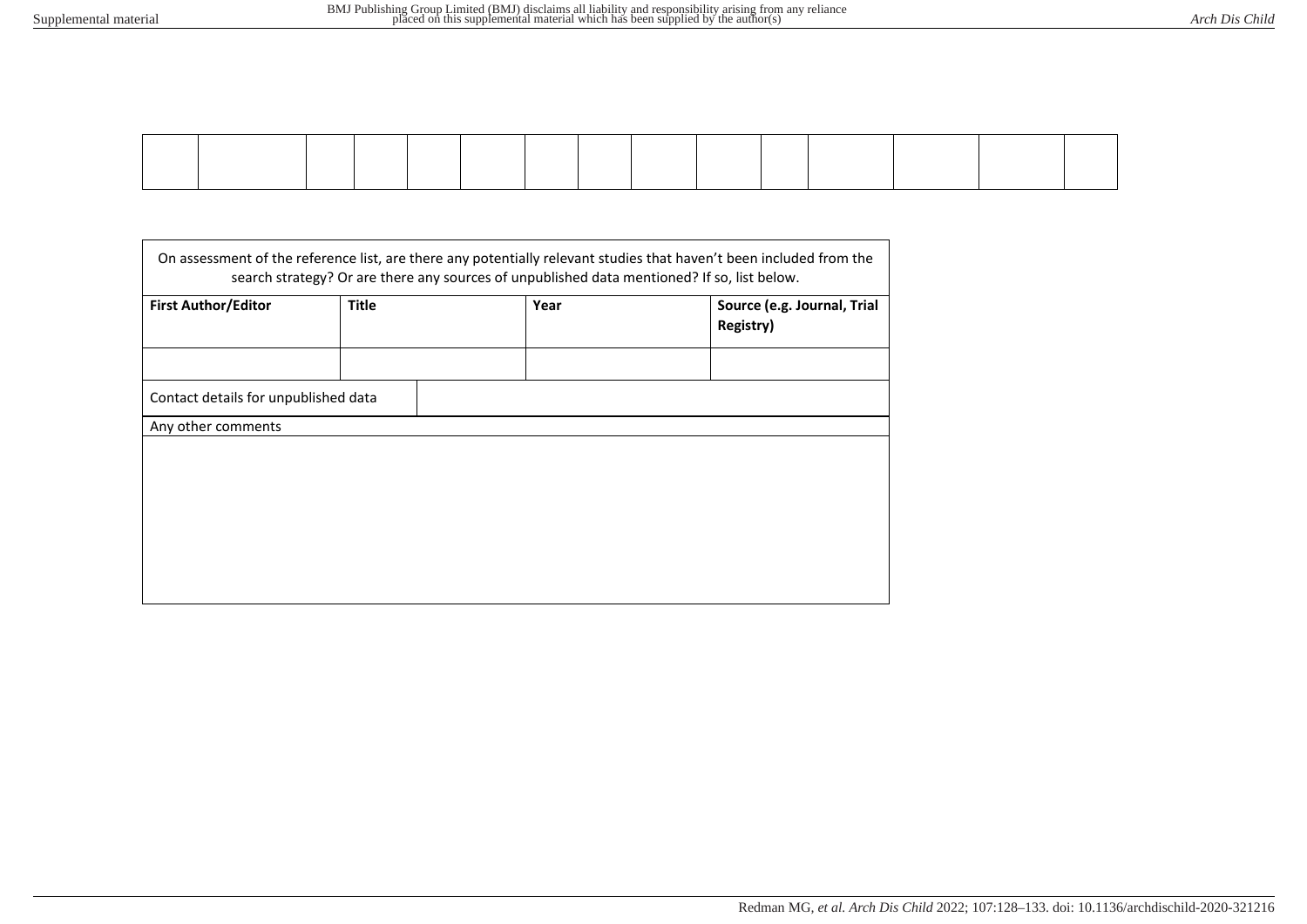### **Supplementary Figure 2: Risk of bias graph: assessment of each risk of bias item presented as percentages across all included studies**

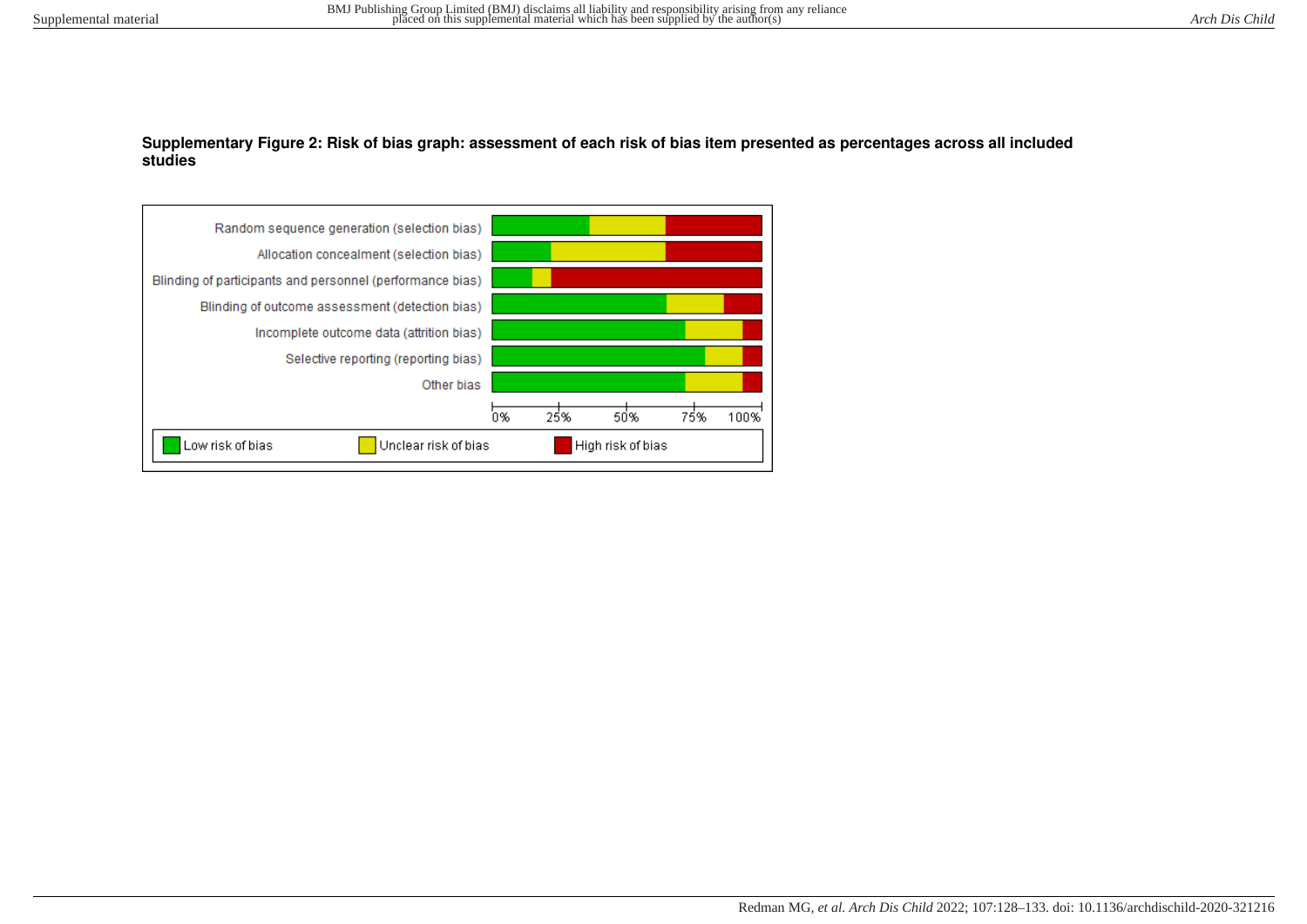

#### **Supplementary Figure 3: Risk of bias summary: assessment of each risk of bias item for each included study. (? = unclear; + = low risk, - = high risk)**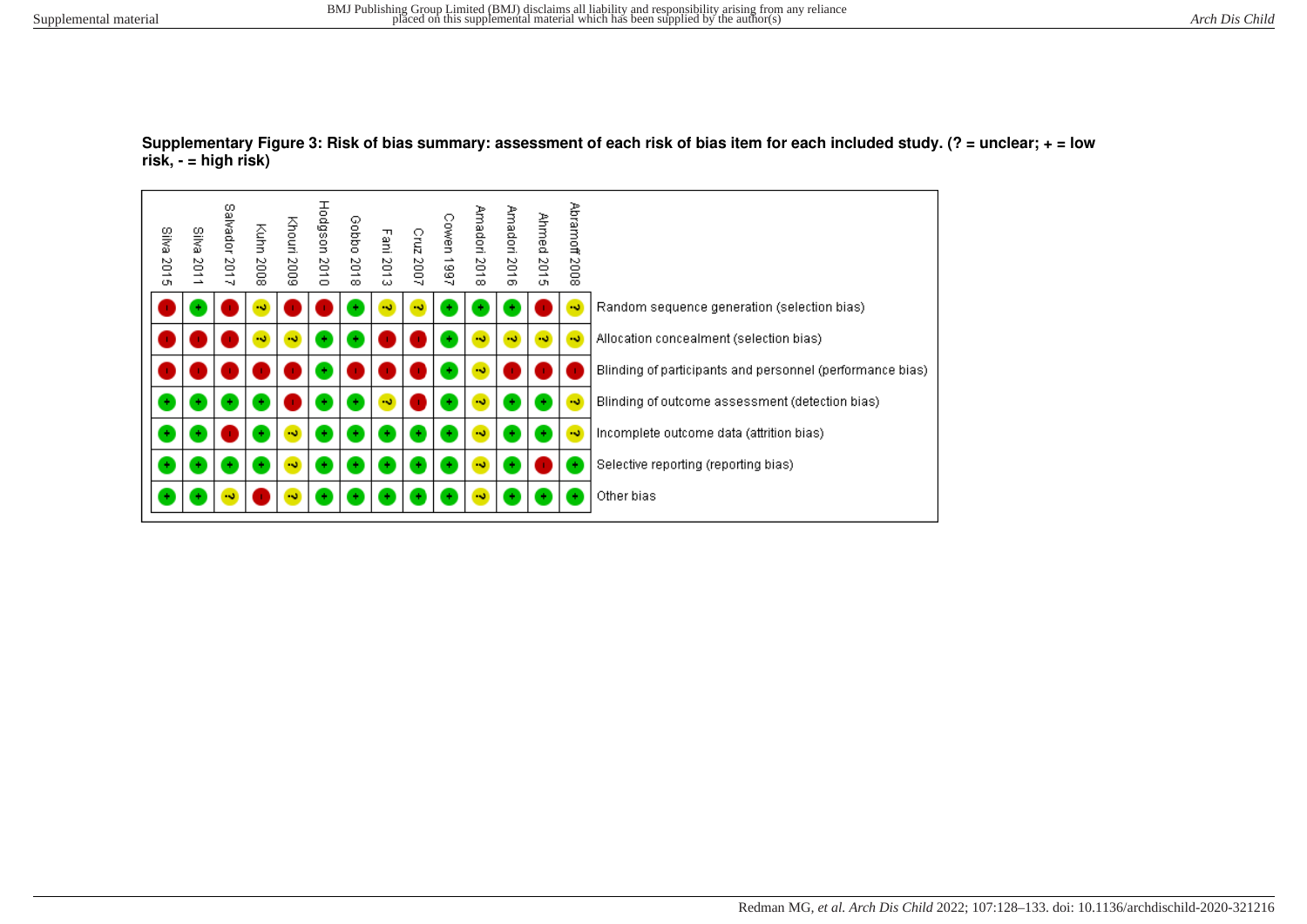## **Supplementary Figure 4: Forest plot comparing the standardised mean difference<sup>3</sup> in oral pain out of a 10 point scale**

|                                                                                                          |      | Laser         |          |                  | <b>Control</b> |    |                 | <b>Std. Mean Difference</b>   |    | <b>Std. Mean Difference</b>   |
|----------------------------------------------------------------------------------------------------------|------|---------------|----------|------------------|----------------|----|-----------------|-------------------------------|----|-------------------------------|
| <b>Study or Subgroup</b>                                                                                 | Mean |               | SD Total | <b>Mean</b>      |                |    | SD Total Weight | IV, Random, 95% CI            |    | IV, Random, 95% CI            |
| 6.4.1 Day 3-6                                                                                            |      |               |          |                  |                |    |                 |                               |    |                               |
| Ahmed 2015                                                                                               |      | 1.0672 2.3218 | 34       | 1.0677           | 2.3249         | 33 | 37.7%           | $-0.00$ $[-0.48, 0.48]$       |    |                               |
| Gobbo 2018                                                                                               |      | 4 3.0515      | 51       | 5.               | 3.0532         | 50 | 46.4%           | $-0.33$ [ $-0.72$ , $0.07$ ]  |    |                               |
| Hodason 2010                                                                                             |      | 2.3333 2.2292 | 12       | 1.3333 1.4142    |                | я  | 15.9%           | $0.50$ [ $-0.38$ , 1.38]      |    |                               |
| Subtotal (95% CI)                                                                                        |      |               | 97       |                  |                | 92 | 100.0%          | $-0.07$ [ $-0.46$ , $0.32$ ]  |    |                               |
| Heterogeneity: Tau <sup>2</sup> = 0.04; Chi <sup>2</sup> = 3.18, df = 2 (P = 0.20); l <sup>2</sup> = 37% |      |               |          |                  |                |    |                 |                               |    |                               |
| Test for overall effect: $Z = 0.36$ (P = 0.72)                                                           |      |               |          |                  |                |    |                 |                               |    |                               |
|                                                                                                          |      |               |          |                  |                |    |                 |                               |    |                               |
| 6.4.2 Day 7-10                                                                                           |      |               |          |                  |                |    |                 |                               |    |                               |
| Ahmed 2015                                                                                               |      | 2.9229 5.4176 |          | 34 3.0677 5.4247 |                | 33 | 37.1%           | $-0.03$ $[-0.51, 0.45]$       |    |                               |
| Gobbo 2018                                                                                               |      | 1.3538 2.2886 | 51       | 2.8539 3.0532    |                | 50 | 44.7%           | $-0.55$ [ $-0.95$ , $-0.15$ ] |    |                               |
| Hodason 2010                                                                                             |      | 3.3333 2.9949 | 12       | 3.2727 3.3791    |                | 11 | 18.2%           | $0.02$ [ $-0.80, 0.84$ ]      |    |                               |
| Subtotal (95% CI)                                                                                        |      |               | 97       |                  |                | 94 | 100.0%          | $-0.25$ [ $-0.65$ , 0.14]     |    |                               |
| Heterogeneity: Tau <sup>2</sup> = 0.05; Chi <sup>2</sup> = 3.38, df = 2 (P = 0.18); i <sup>2</sup> = 41% |      |               |          |                  |                |    |                 |                               |    |                               |
| Test for overall effect: $Z = 1.25$ (P = 0.21)                                                           |      |               |          |                  |                |    |                 |                               |    |                               |
|                                                                                                          |      |               |          |                  |                |    |                 |                               |    |                               |
| 6.4.3 Day 11-14                                                                                          |      |               |          |                  |                |    |                 |                               |    |                               |
| Ahmed 2015                                                                                               |      | 3.5672 6.1915 |          | 34 4.3559 6.9746 |                | 33 | 37.0%           | $-0.12$ [ $-0.60, 0.36$ ]     |    |                               |
| Gobbo 2018                                                                                               |      | 0.3538 0.7629 |          | 51 1.3539 2.2899 |                | 50 | 47.2%           | $-0.58$ $[-0.98, -0.19]$      |    |                               |
| Hodason 2010                                                                                             |      | 1.5 2.4309    | 12       | 1.6364 1.7477    |                | 11 | 15.8%           | $-0.06$ $-0.88$ , $0.761$     |    |                               |
| Subtotal (95% CI)                                                                                        |      |               | 97       |                  |                | 94 | 100.0%          | $-0.33$ $[-0.68, 0.02]$       |    |                               |
| Heterogeneity: Tau <sup>2</sup> = 0.03; Chi <sup>2</sup> = 2.70, df = 2 (P = 0.26); i <sup>2</sup> = 26% |      |               |          |                  |                |    |                 |                               |    |                               |
| Test for overall effect: $Z = 1.85$ (P = 0.06)                                                           |      |               |          |                  |                |    |                 |                               |    |                               |
|                                                                                                          |      |               |          |                  |                |    |                 |                               |    |                               |
|                                                                                                          |      |               |          |                  |                |    |                 |                               | -2 |                               |
|                                                                                                          |      |               |          |                  |                |    |                 |                               |    | Favours laser Favours control |

<sup>&</sup>lt;sup>3</sup> Standardised mean differences were used to allow comparison between different pain scales (some pain scales allowed responses up to 5 and some allowed responses up to 10).